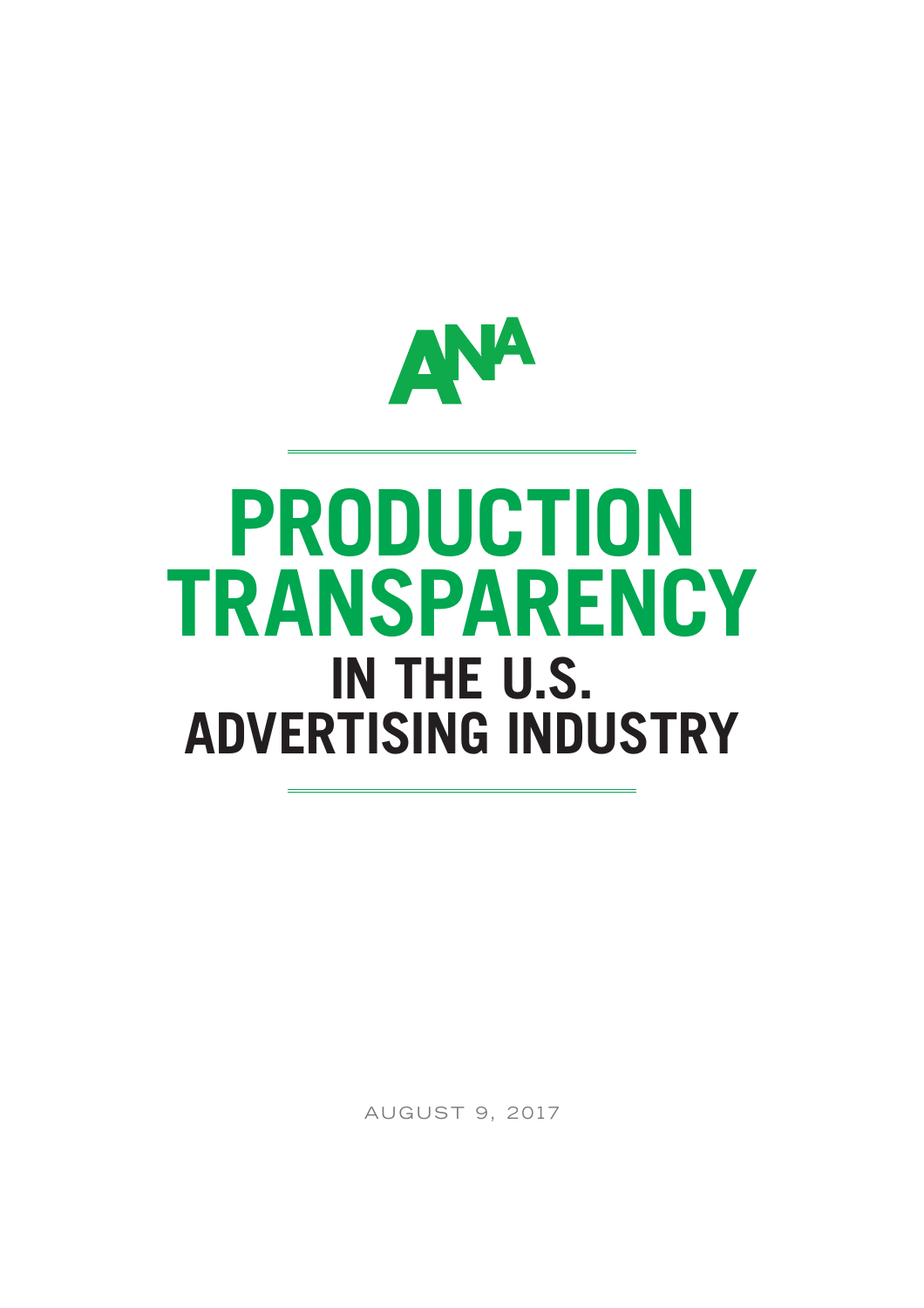# Table of Contents

| 1. Holding Company and Agency In-House Facilities for                  |  |
|------------------------------------------------------------------------|--|
|                                                                        |  |
| 2. AICE "In-House Post-Production Policy Statement: A Push for Greater |  |
|                                                                        |  |
| 3. Production-Related Recommendations for Creative Agency Agreements29 |  |

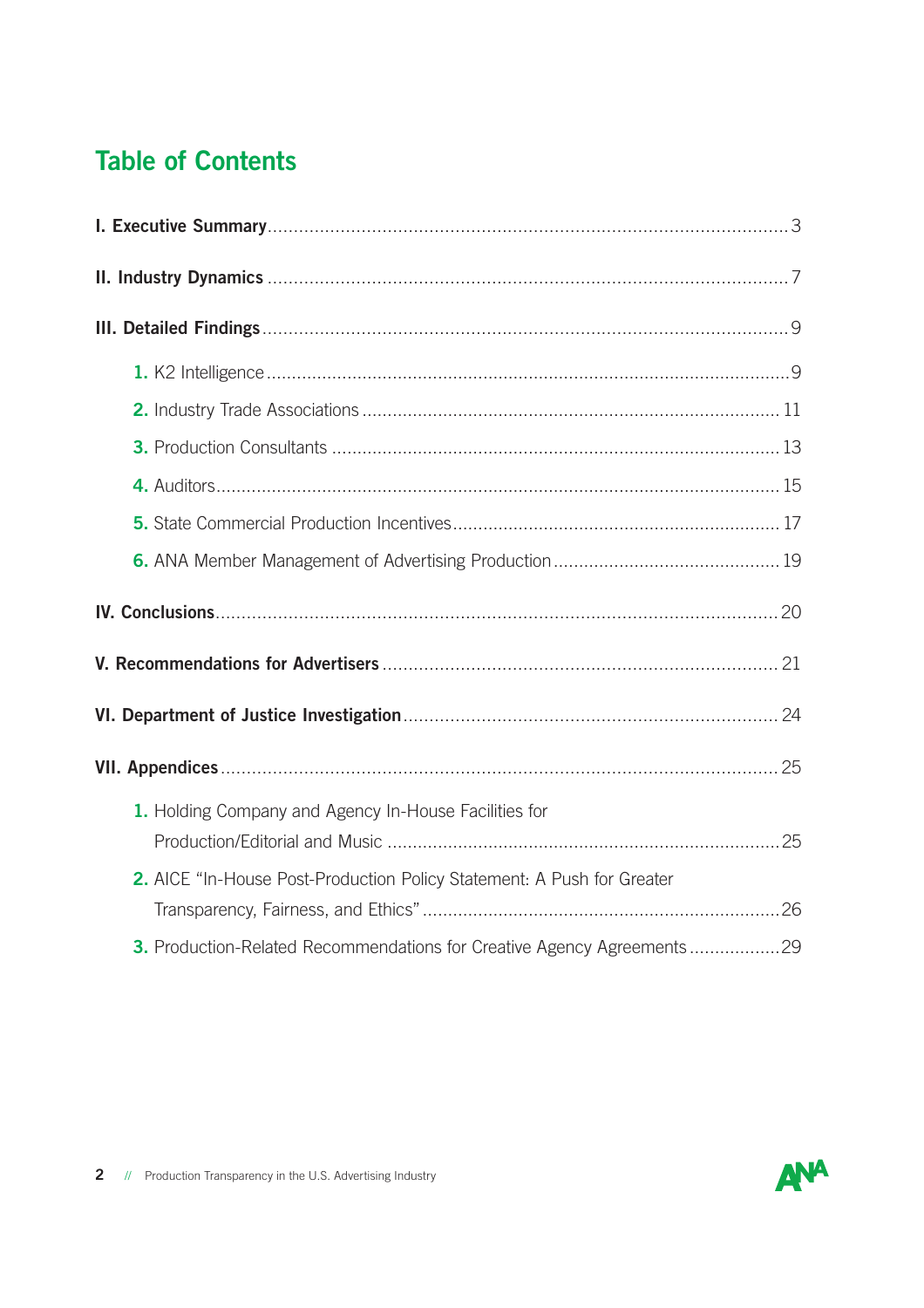- Transparency is the full disclosure of relevant information required for informed and intelligent decision-making. It is distinguished by the lack of hidden agendas and conditions. A non-transparent business practice is one in which relevant information is not disclosed or is intentionally obscured from one party to a transaction.
- Advertising production transparency issues have been building for several years:
	- o AICE (the association representing independent post-production) elevated industry awareness when it issued a white paper in October 2014 (updated in October 2016) outlining concerns about transparency from in-house editorial and post services offered by ad agencies.
	- o Concerns about non-transparent business practices in production have been voiced specifically in two ANA committees: the Production Management Committee and the Advertising Financial Management Committee.
	- o As a by-product of its 2016 report, "An Independent Study of Media Transparency in the U.S. Advertising Industry," K2 Intelligence identified production transparency concerns with multiple advertising agencies.
	- o In late 2016, the Department of Justice reinforced industry concerns with its announcement of a probe to assess alleged "bid rigging." That probe now covers the practices of five major agency holding companies. The case continues to be under review.
	- o Issues related to production transparency extend beyond the United States. This is a current topic in Australia, Europe, and South Africa.
- The **ANA Production Transparency Task Force** was launched in August 2016 with a specific two-part mission:
	- o *To assess whether there are non-transparent advertising agency practices in the U.S. production industry.*
	- o *To assess advertiser advertising production management processes and develop recommendations for improvement.*

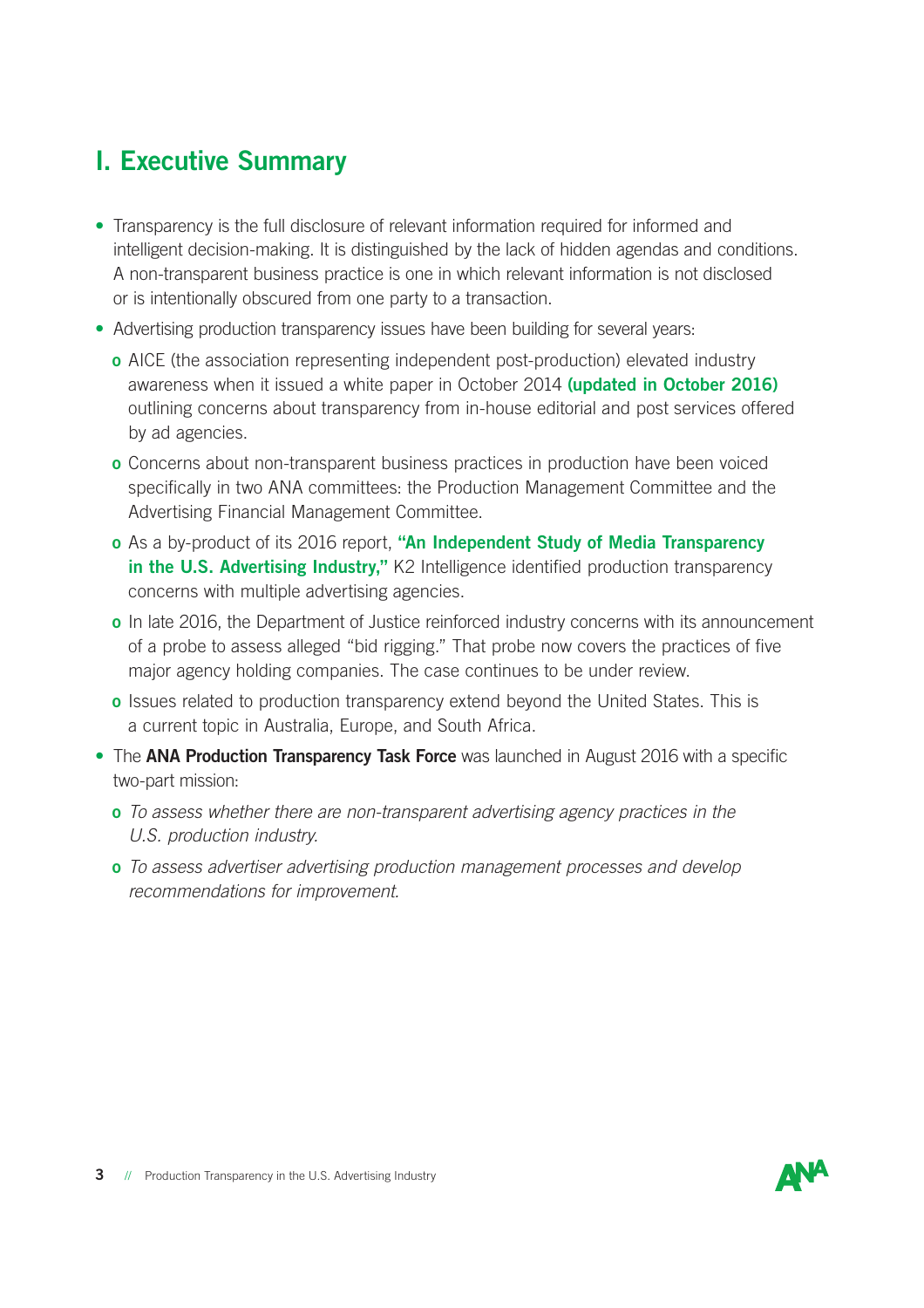- The Task Force leveraged the insights of:
	- o Thirty executives from various ANA member companies sourced exclusively from its committee system
	- o Twelve organizations deemed to be subject matter experts. These organizations have a broad, deep, and diverse understanding of the advertising production industry. They are:

#### ANA Outside Legal Counsel

– Reed Smith LLP

#### ANA Transparency Consultant

– K2 Intelligence

#### Industry Trade Associations

- AICE (the association representing independent post-production)
- AICP (Association of Independent Commercial Producers)
- AMP (Association of Music Producers)

#### Production Consultants

- Advertising Production Resources (APR)
- Bird Bonette Stauderman (BBS)
- Creative Services/Video Opticals (CS/VO)
- Landgraf Consulting Group
- MRA Advertising Production Support Services

#### **Auditors**

- DG2 Worldwide Group (also known as AAI)
- A global auditing firm

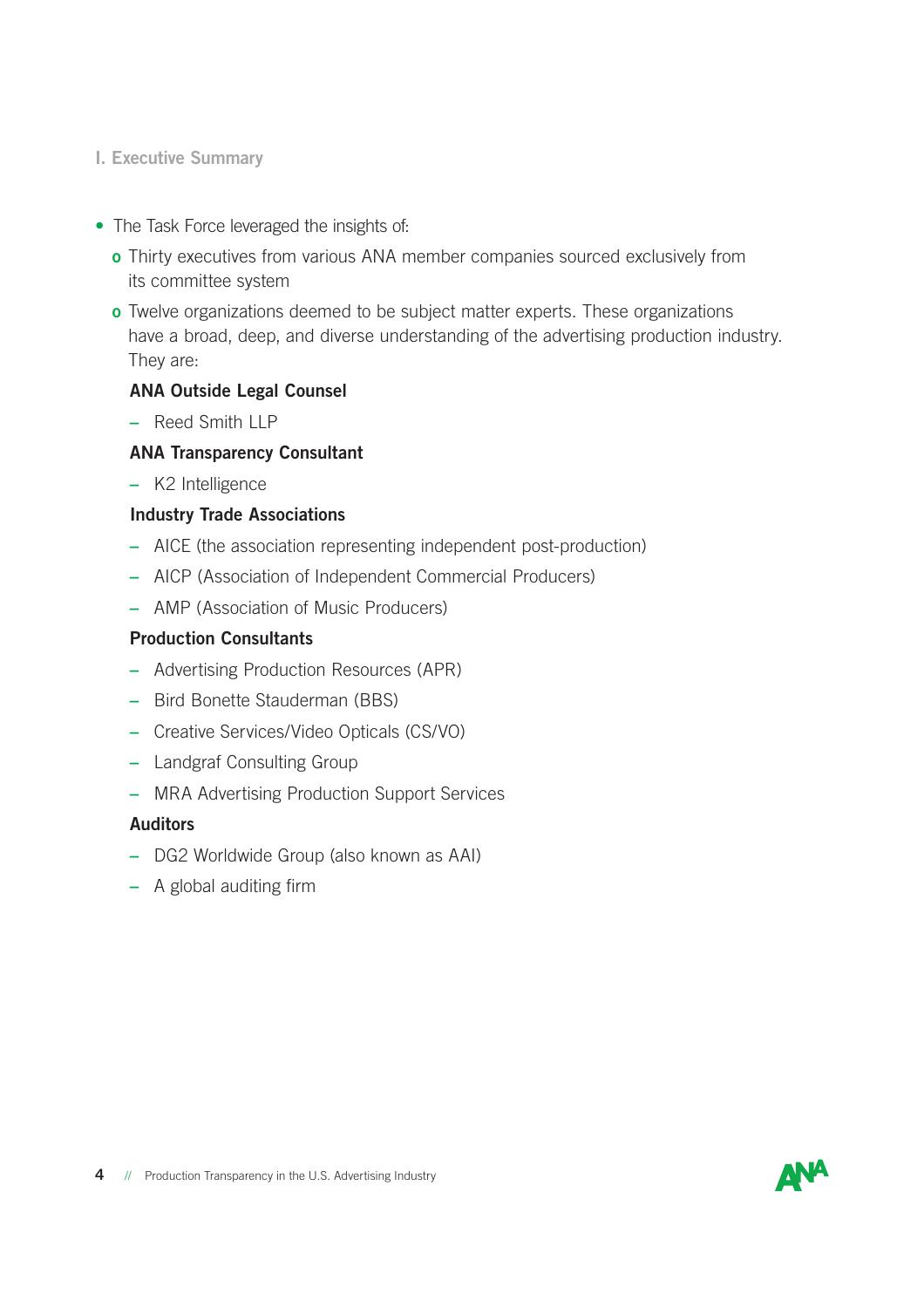Twelve subject matter experts from industry trade associations, production consultants, experienced auditing organizations, an industry law firm, and K2 Intelligence supplemented by an ANA member survey provided consistent perspectives and the following conclusions:

#### • Transparency issues exist in the production ecosystem.

- o Transparency concerns exist at multiple agencies and holding companies. Eleven of the 12 subject matter experts support this conclusion.
- o The use of agency in-house production resources is not always transparent to the advertiser.
- o Production business processes marked by agency control of the bidding system where the agency also competes for the business — is sometimes dysfunctional and conflicted because the buyer can also be the seller of the services.
- o Non-transparent agency-controlled bidding can lead to costly, inefficient, and sub-optimal advertiser business decisions. The financial impact to marketers can be significant.
- o Where non-transparent practices exist, the production and editing competitive landscape becomes potentially compromised and unreliable. Such situations may jeopardize the health and well-being of competitors in the production and editing ecosystem.
- o The state commercial production incentive system is often not transparent to advertisers, and therefore advertisers may not be receiving the financial benefits they are due.

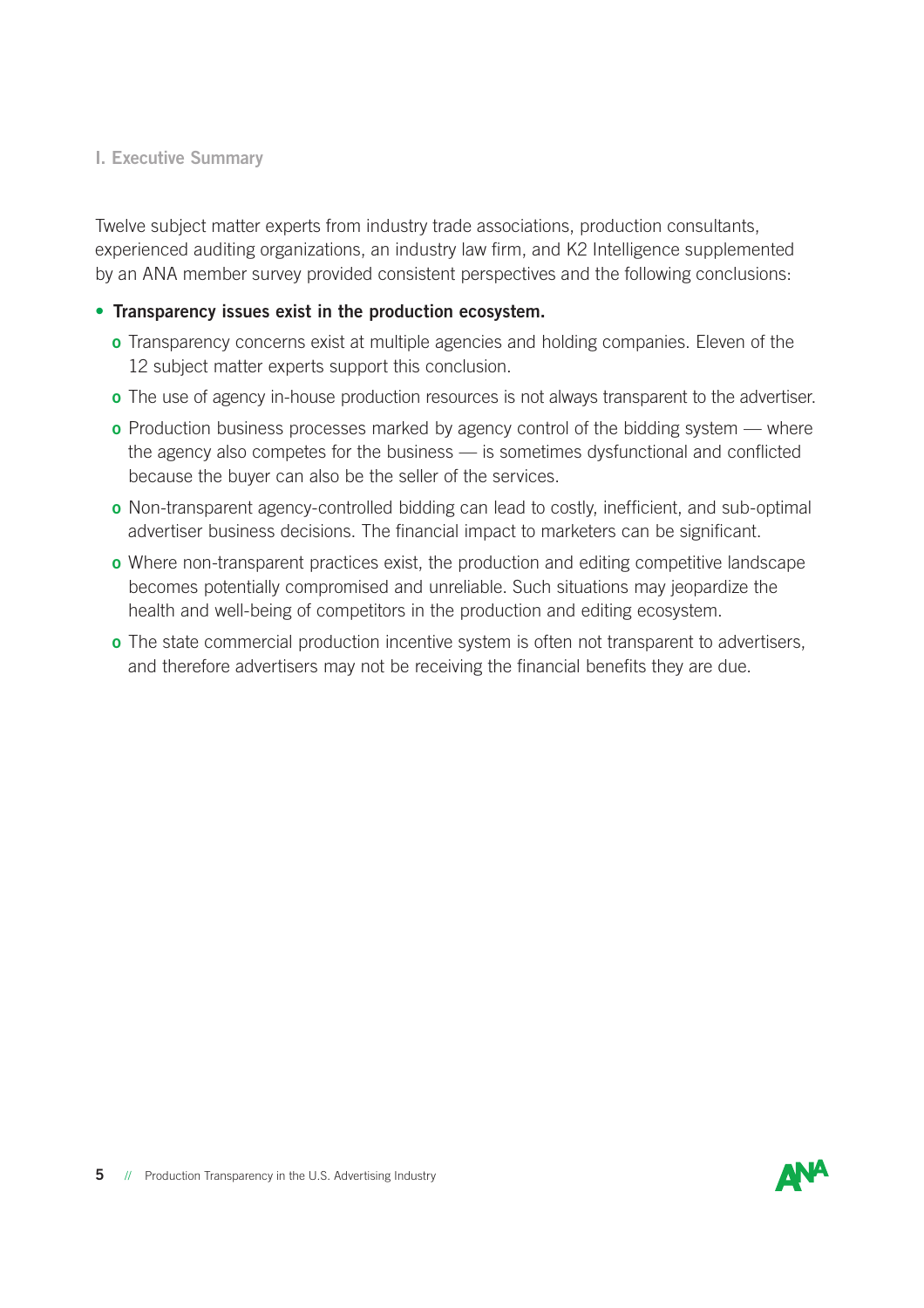- Improved advertising production management is within advertisers' control. Advertiser disciplines, accountabilities, and controls for production need to be evaluated, upgraded, and restructured to substantially elevate decision-making quality and enhance disciplines and overall financial management.
	- o Advertisers must be aware that many agencies have in-house production/editorial and music production resources and that these resources are bidding against outside suppliers.
	- o Advertisers must be more astute in contractual relationships, including those between the advertiser and agency and between the agency and production suppliers.
	- o Advertisers must understand the bidding process to help reduce the likelihood of potential conflicts of interest among competing parties.
	- o Advertisers must be fully aware of their rights in leveraging state commercial production incentives.
	- o Advertisers must understand when the agency is acting as principal versus its legacy role as agent for a disclosed principal.
	- o Advertisers must develop internal production management disciplines to ensure consistency and reliability in the decision-making process.

Please note: This report is not a conclusion that the behavioral concerns identified within are engaged in by every company in the ecosystem. Advertisers should discuss these issues with their individual agencies in a fully transparent manner.

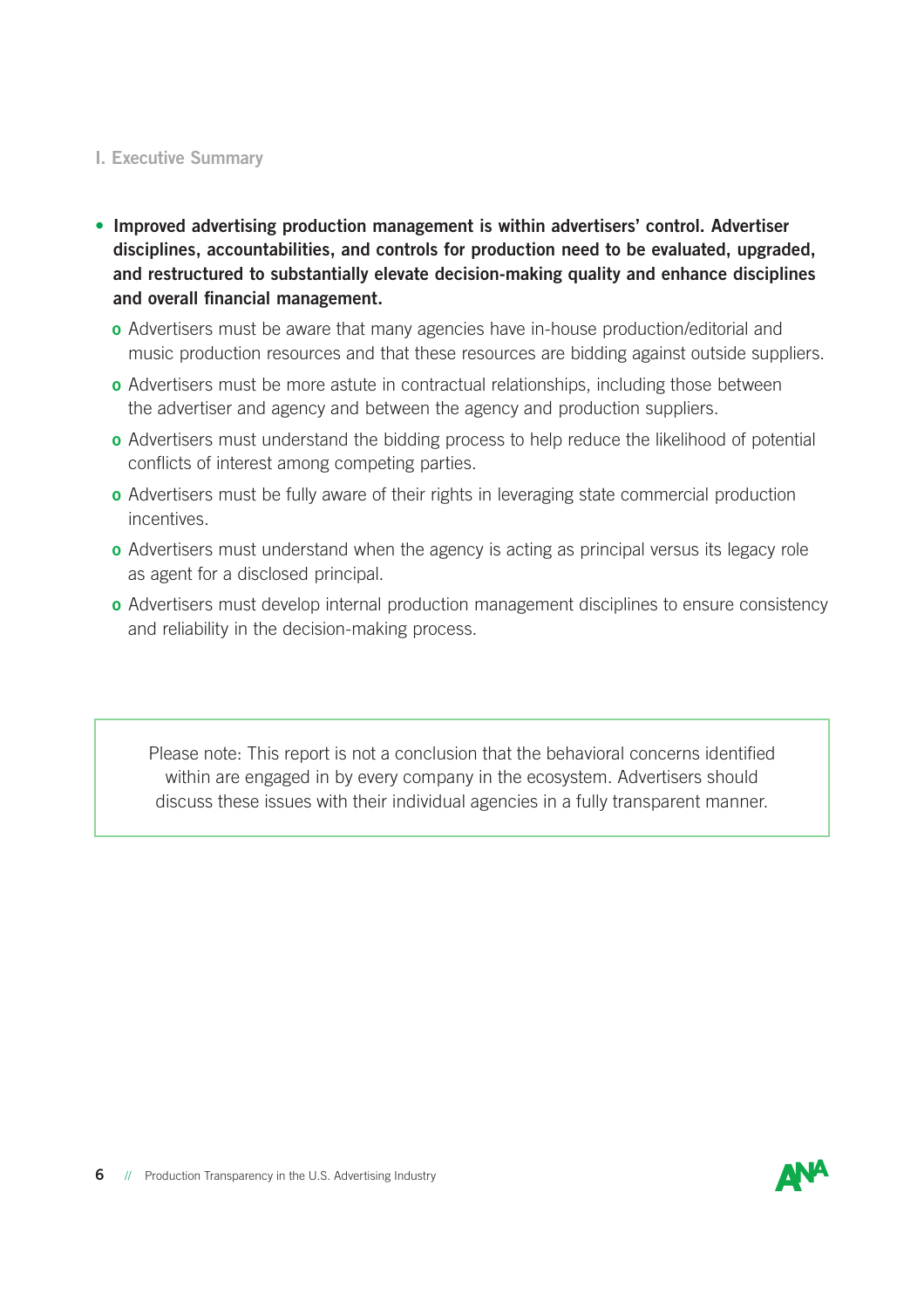# II. Industry Dynamics

- U.S. Advertising Production Industry Spend. There is no single source that estimates total advertising production industry spend. According to the AICP, annual spend for video commercial production is about \$6 billion (Source: AICP Member Survey, June 2016). That consists of television commercials, online films, and website content, and includes talent, post-production, and music costs as well as expenditures from projects shot overseas for the U.S. market. But video commercial production is just one segment of the production industry. There is advertising production spend in categories including audio, digital, print, out-of-home, and experiential/event marketing.
- Industry Evolution More Content Needed. The advertising industry has an increasingly fragmented ecosystem for content distribution, including traditional television, digital place-based media, brand websites, YouTube, and other digital media outlets. Historically, a 30-second commercial was the standard video content required for most advertisers, while now more content is needed — especially video content — for multiple platforms in varying lengths and quality levels. Some of this content may have a short shelf life. Advertisers are working with an unprecedented number of agency, media, and production partners to develop and place their content. Furthermore, advertisers often require fast turnaround time for the delivery of content.

Market conditions are changing, which includes significantly expanded client requirements for the production of commercials and content, pressure from advertisers on fees and production budgets, decreasing market share and revenue for agencies, and the need to produce more content for less money with fast turnaround. Agencies are adapting by increasing their service offerings. Many holding companies and individual agencies now have in-house production/ editorial and music facilities. Meanwhile, some advertisers have added and/or enhanced their own in-house production and editing capabilities.

- Advertisers Seek Greater Efficiency in Production Spending. Advertisers are seeking greater flexibility and efficiency in production spending, and are establishing new and different relationships to accomplish this objective.
	- o Production decoupling has accelerated over the past decade. This is the separation of the business of production from creative development. In the broadest sense, production decoupling can be defined as "activities further down the supply chain, traditionally controlled and managed by agencies, which are moved, may be controlled, and are sometimes even managed directly by the client or by a third party designated by the client."

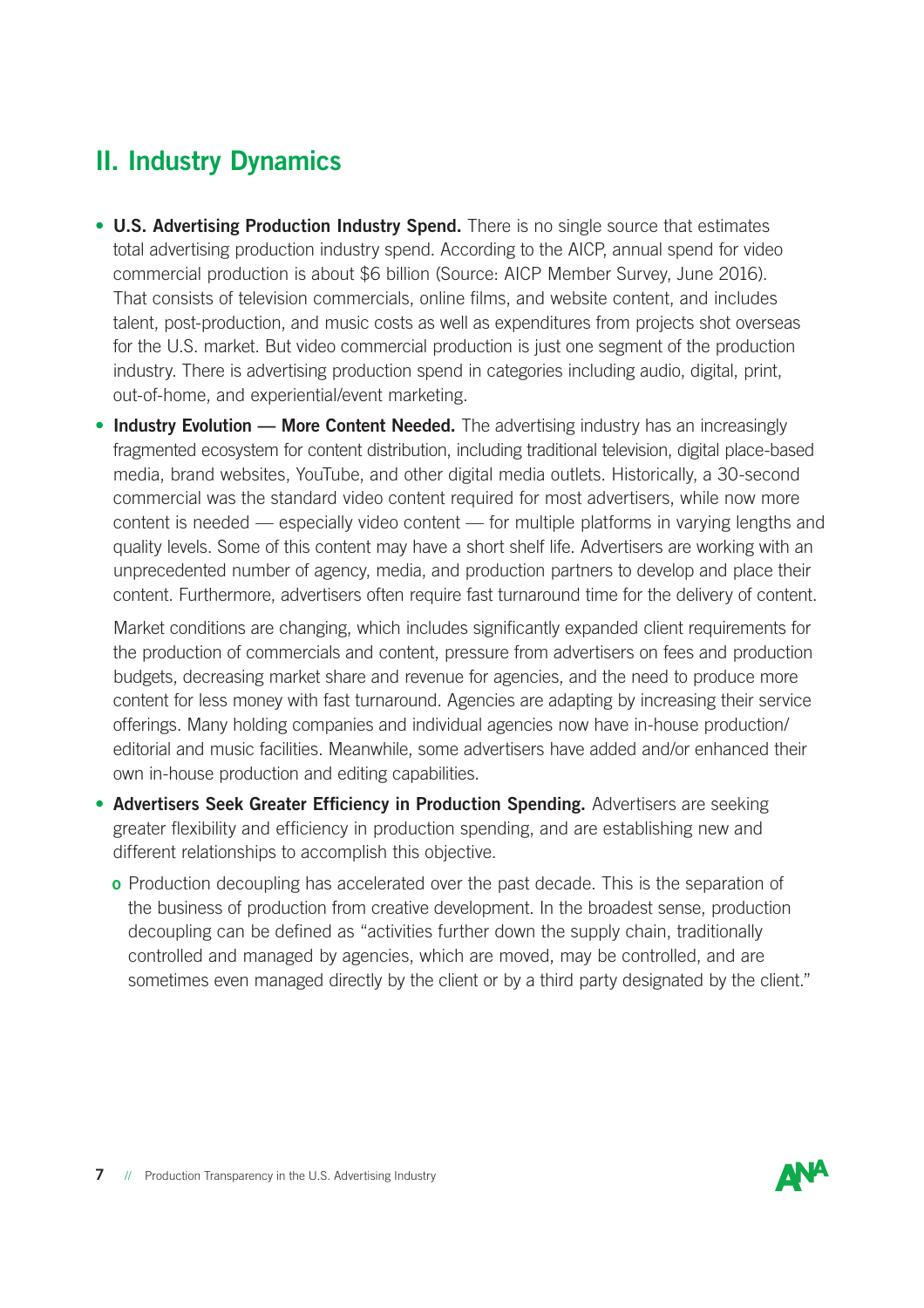#### II. Industry Dynamics

o Advertisers prequalifying production suppliers is a strategy that helps ensure that advertisers' suppliers are qualified and consistently execute with quality. Prequalification procedures create the potential for the advertiser to negotiate economies of scale. Advertiser agreements with prequalified production suppliers sometimes include prenegotiated discounts tied to exceeding agreed-upon spending thresholds.

o Advertiser direct sourcing of production is a newer trend. Rather than working through their advertising agencies, some advertisers are beginning to source production internally. Some advertisers have also created in-house content studios.

• Direct advertiser management and fulfillment of production has resulted in some agency, producer, and post-production supplier disintermediation, reduced work, and lower fees for those entities.

According to a recent ANA member survey, 40 percent of ANA member companies have taken some production management/execution previously handled by an agency and brought it in-house over the past year.

• Agency In-House Solutions. Agencies are adapting to marketplace pressures by increasing their service offerings.

Most holding companies and individual agencies now have in-house production/editorial and/or music facilities. In the past it was not uncommon for some larger agencies to have such in-house facilities (often referred to as "studios") used for simpler projects such as demos, test commercials, video for new business pitches, mechanical edits, resizes, and dubbing. Today's agency in-house facilities are often more robust, with complete integrated production resources.

Accordingly, agency in-house solutions have become important service centers for clients, offering convenience and savings for certain kinds of work, and profit centers for agencies and holding companies.

See the appendix for a list of agency in-house production/editorial and music facilities.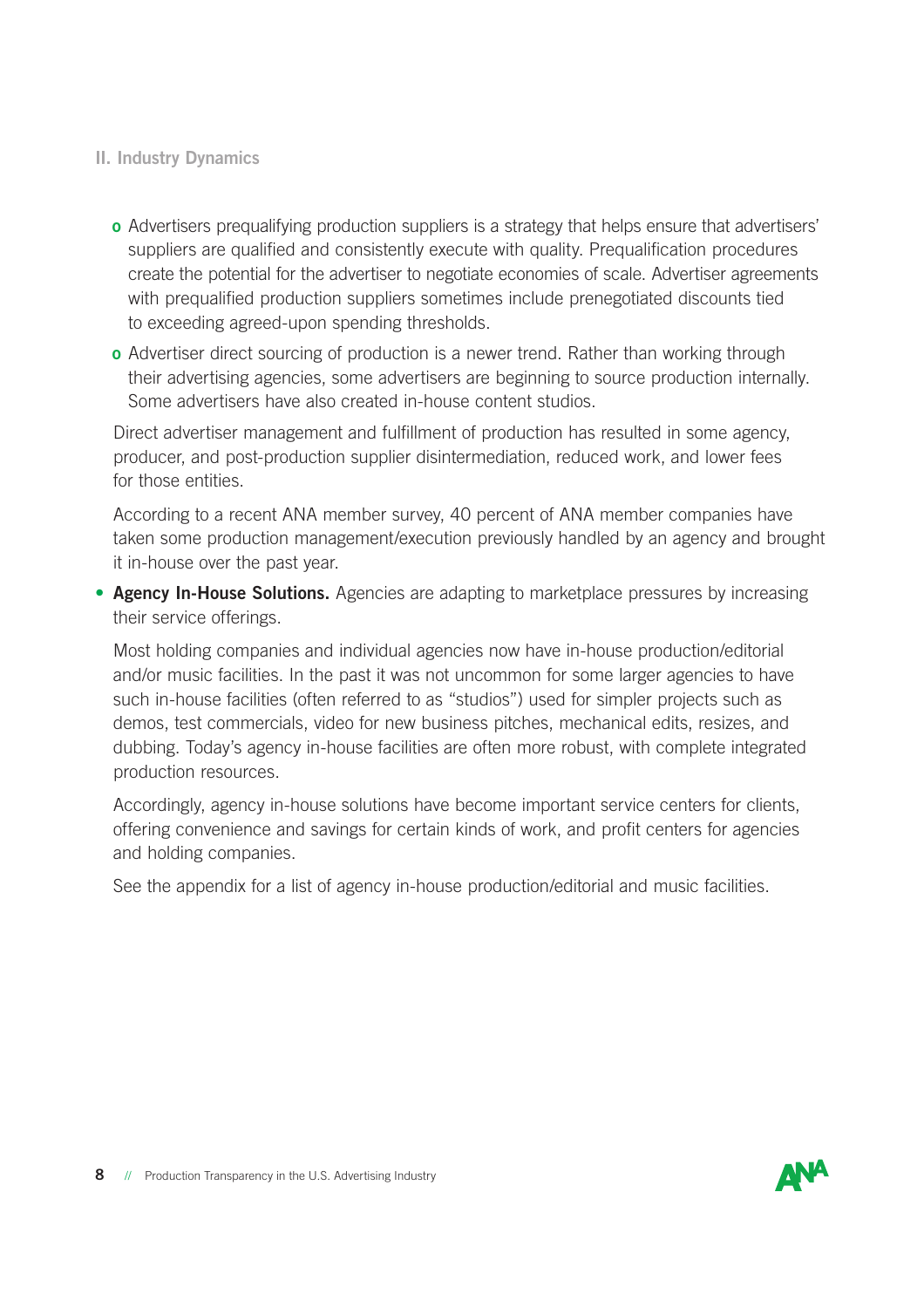These detailed findings are based on multiple sources, including K2 Intelligence, ANA member companies, and subject matter experts from leading industry trade associations, production consultants, auditors, and an industry law firm.

## 1. K2 Intelligence

Between October 2015 and May 2016, K2 Intelligence conducted an independent study of media transparency issues in the U.S. advertising industry on behalf of the ANA. K2's report, published in June 2016, found that non-transparent business practices were pervasive within the media-buying marketplace. Over the course of the study, K2 conducted 143 interviews with 150 individual sources, representing a cross-section of the U.S. media-buying ecosystem.

This interview sample included a limited number of professionals in the field of post-production; specifically, eight producers/editors at independent post-production companies — one of whom had prior experience at a creative agency in this field within the last three years — and three trade association representatives. During the course of these interviews, K2 was informed of certain transparency issues specific to post-production. As these issues fell outside the scope of K2's study, which was focused on transparency issues in media buying, they were not included in the final report. K2 did not reach any broad conclusions about transparency in post-production due to the limited scope of its interviews in this field. The following summarizes the information provided to K2 through these interviews:

- According to sources interviewed by K2, some creative agencies are increasingly directing post-production projects to affiliated companies within the same agency holding companies. Sources told K2 of a bidding process that suggested agency self-dealing. Specifically, six producers/editors from four separate, independent post-production companies reported firsthand accounts of agency producers asking them to submit a so-called "check bid" on a project that was pre-determined by the agency to go in-house. In these scenarios, the post-production companies were urged to inflate the price they would otherwise quote on a bid. Ostensibly, this enabled the agency producer to create a paper trail that justified to the advertiser its decision to award the project to an in-house facility, which provided a rival bid at a lower price.
- One post-production producer shared with K2 a copy of an email he received in 2016 from a producer at a creative agency within an agency holding company asking them to submit a check bid as a "favor." The agency producer attached a copy of the in-house bid to the email request and asked the post-production producer to submit a bid that was higher than the in-house bid.

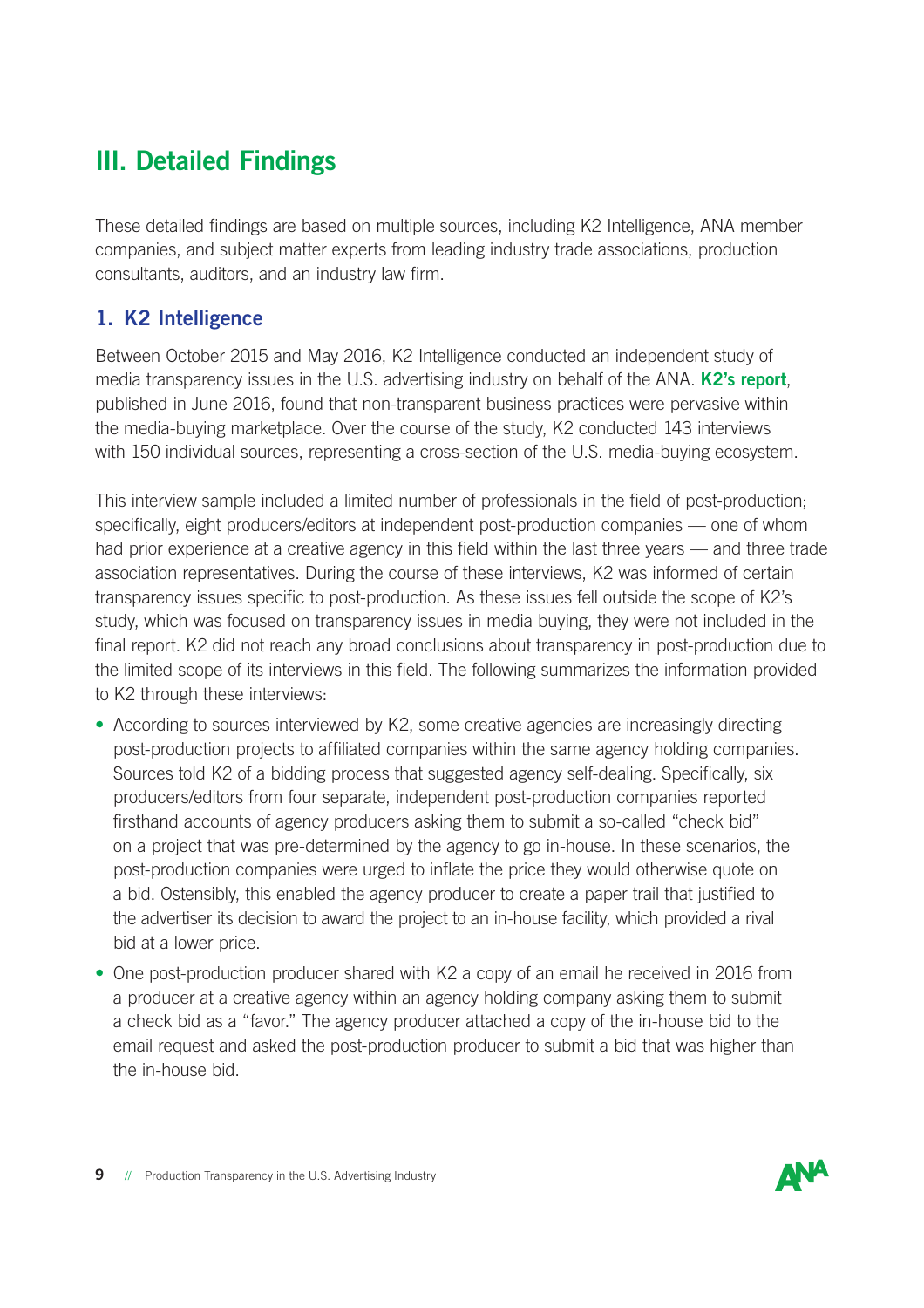- A former senior manager at an in-house post-production facility that is tied to a different agency holding company told K2 that the agency holding company "strongly recommended" that its producers send post-production work to the in-house facility. "At one point, all the work was going in-house," said the source, who left his role within the last three years.
- An executive producer at a film-editing company told K2 about another example from 2016 of a producer from a different creative agency asking the company to submit a check bid. According to the source, the agency producer said that he was under pressure from agency management to bring the business in-house and that he wanted to be able to show the advertiser, a U.S.-based packaged goods company, that the in-house facility offered a better price than a rival bid from an independent company. "I need the paperwork," the agency producer told the film-editing company, according to the source. The source told K2 that they agreed to submit a check bid because their company relies so heavily on agencies for business and does not wish to antagonize them. "You never want to appear contentious with [agency] producers in any capacity," the source said.
- An executive producer at another post-production company said they were happy to comply with agency requests for check bids because they said they know they will win other projects from agencies.
- However, sources reported that creative agencies are not always forthcoming with post-production companies as to when projects are already designated to go in-house. The managing partner of one post-production company told K2 about two occasions in 2015 where agency producers "went silent" after the partner submitted bids on projects involving budgets with six-figure sums. Usually, agency producers call back and negotiate prices on specific line items, the source said; that did not happen on these occasions. After a period of time, the source told K2 that they learned from agency producers that the in-house facility had won the work. The source said that, on each occasion, the agency producer said something to the effect of "Sorry, someone mandated the project go in-house at the last minute."

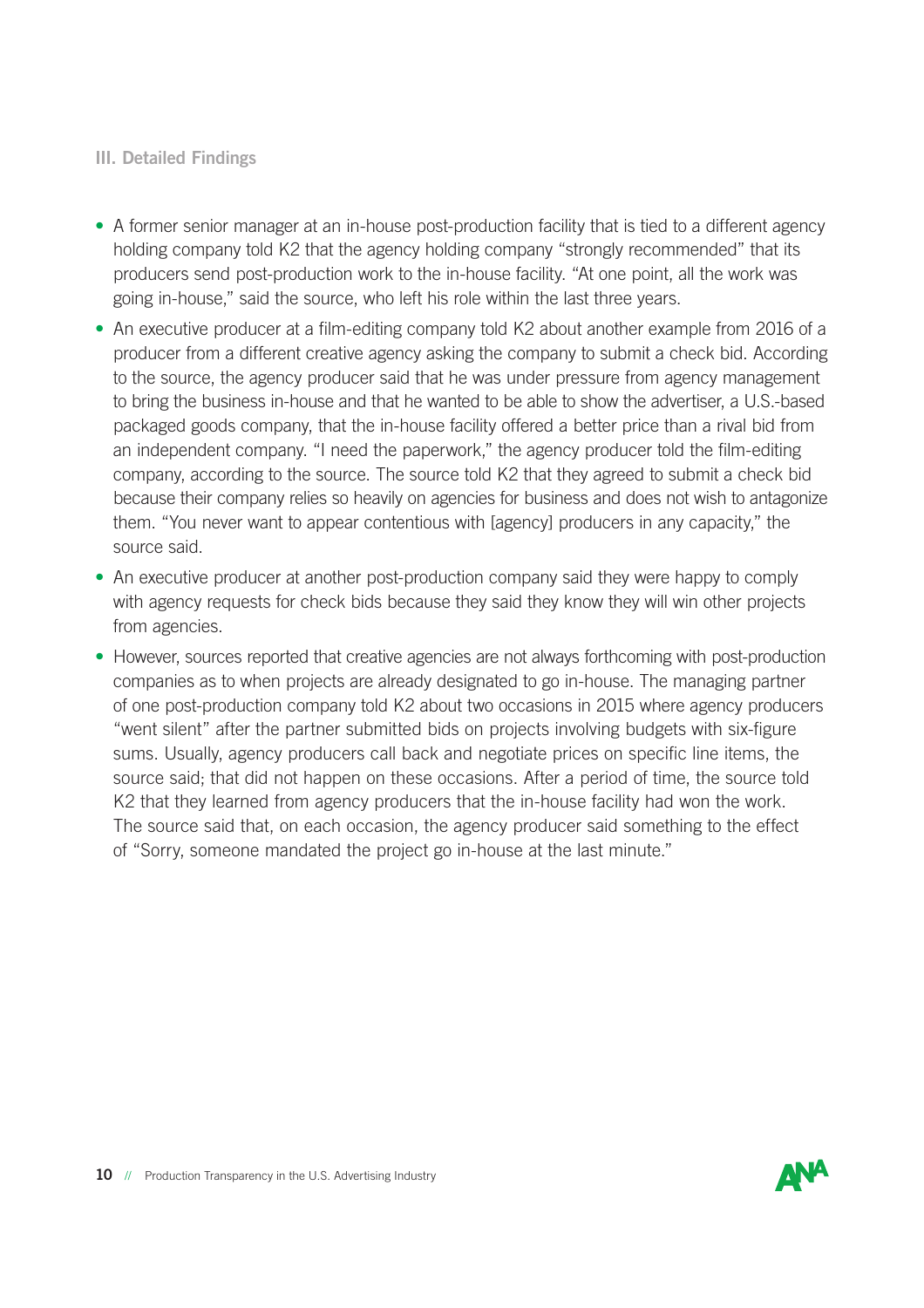## 2. Industry Trade Associations

The industry trade associations representing editorial and music registered similar perspectives about non-transparent behavior by agencies in production. The AICE is dedicated to independent post-production, and the AMP (Association of Music Producers) represents music producers. Their perspectives:

- In-house facilities create additional revenue streams for agencies. Holding companies have reportedly begun to mandate that targeted levels of client work be handled by their respective in-house operations. Agency management is incentivized to keep work in-house.
- Agency conflicts of interest exist in some bidding processes. Some agencies manage the bidding process, which includes getting a bid from an internal agency company for editorial or music. Clients are not always fully informed of the ownership status of the agency unit submitting the bids. Some agencies use generic and unrelated names to brand their in-house facilities, which can mask that they are owned by or affiliated with the agency.
- Agency in-house facility estimates are sometimes created with insider information, which can provide an unfair advantage. The agency is able to analyze what competitors are proposing (i.e., when three bids are required) while simultaneously laying out the specs upon which those competitors base their estimates. This raises concerns that agencies are using their positions to ensure that their bids have the potential to appear superior to those from independent companies.
- Agencies competing against their vendors have the unfair advantage of being exposed to the vendors' creative ideas and demo work.
- Some agencies mark up vendor invoices a certain percentage, which may or may not be known to the advertiser.
- Independent post-production houses have been asked by agencies to submit bogus "check" bids" on particular jobs. These are ostensibly competitive bids which are, in turn, submitted to clients to meet requirements for multiple bids.

At a June 2017 AICE membership meeting of more than 40 executives attended by the ANA, the consensus opinion was that non-transparent behavior among agencies regarding production is a very serious issue.

For a more in-depth perspective from the AICE, see its white paper, "In-House Post-Production Policy Statement: A Push for Greater Transparency, Fairness, and Ethics," in the appendix.

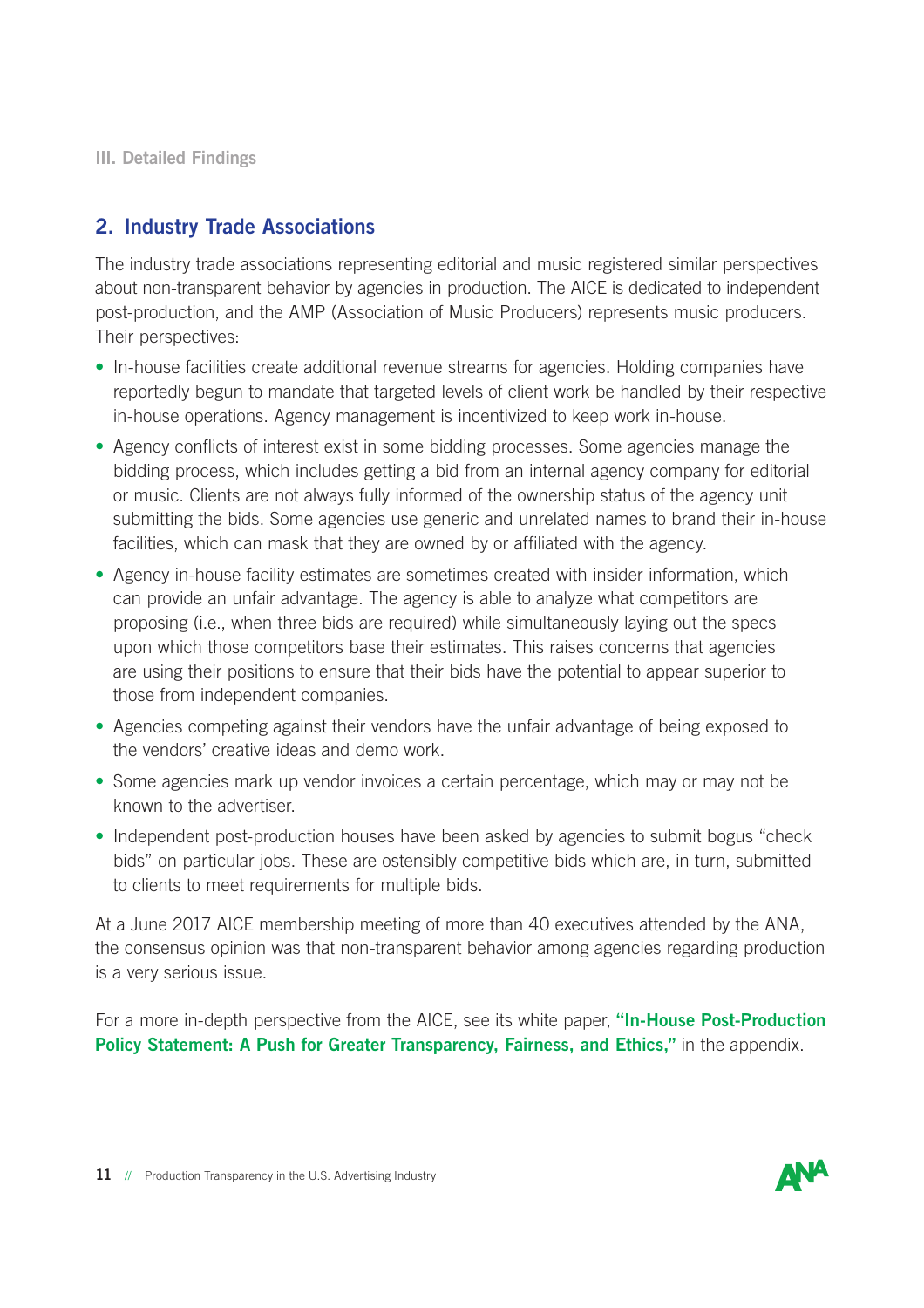Meanwhile, the AICP (Association of Independent Commercial Producers) acknowledged that its members have been affected by agencies pushing work to their in-house entities, saying, "Yes, we have certainly seen the presence of in-house entities involved in the bidding process, and more recently in bigger numbers and more frequently."

To address this situation, the AICP issued "Suggested Best Practices — Bidding" in November 2016 as guidance for a competitive and transparent bidding process.

In December 2016 and again in February 2017, the AICP reminded and advised its members about fair bidding practices and included an update to its model **Mutual NDA**. The AICP recommended that this Mutual NDA be used (or a similar document created by production company counsel) to ensure that the production company's bidding information is being used in a lawful way by agencies and consultants when submitted for consideration on a production. Key language suggested by AICP is as follows:

• [Production Company] submits this bid with the understanding that the Agency is soliciting bona fide competitive bids and is not soliciting a "Complementary Bid,"\* which is deemed an illegal, anti-competitive bidding practice according to the U.S. Department of Justice. Unless notified otherwise in writing by the Agency prior to bid submission, [Production Company] submits this bid with the understanding that to ensure a fair and non-conflicted bidding process, no entity in the bidding pool, directly or indirectly, is a parent, subsidiary, division, affiliate, or sibling of the Agency.

\*A bid which is not intended to secure the advertiser's acceptance but is merely designed to give the appearance of genuine competitive bidding.

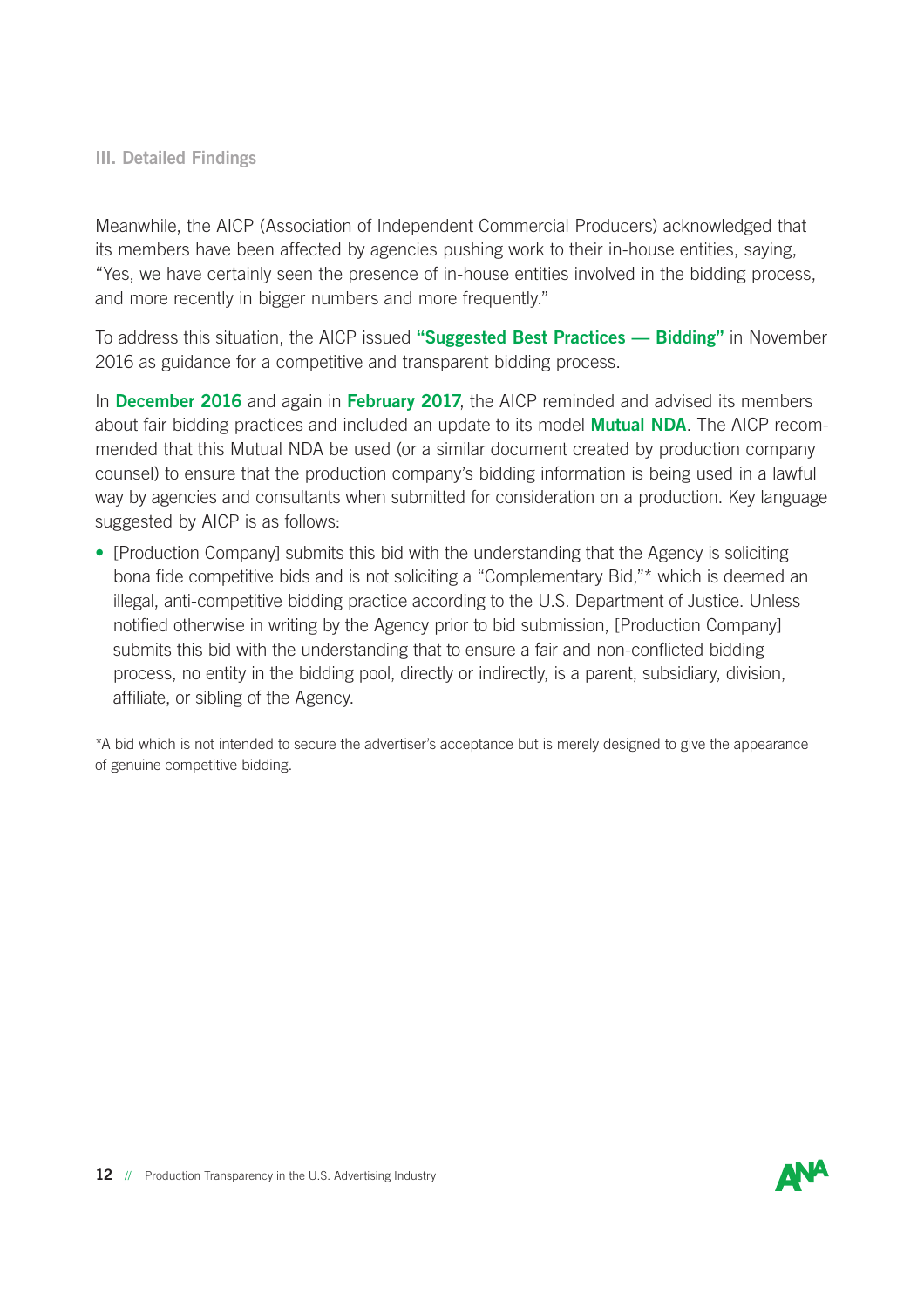## 3. Production Consultants

Five production consultants expressed many of the same transparency concerns as the industry trade associations:

- Agency conflicts of interest can exist in the bidding process. Sometimes agencies manage the bidding process when getting a bid from an internal agency company for editorial or music while also getting bids (and competing with) outside companies.
- Agency in-house facility estimates are sometimes created with insider information. The agency in-house facility may be creating its estimates with existing knowledge of what competitors are proposing, giving the agency in-house facility an unfair advantage to "beat" the competitive estimates. There is a clear conflict of interest when the agency is able to first analyze an outside bid and then offer their in-house services for less.
- Advertisers are not always fully informed of the ownership status of the agency unit or production supplier submitting the bids.

In addition, the production consultants outlined the following advantages of, disadvantages of, and best practices for working with agency-owned production units.

Advantages:

- A good option for some projects (e.g., edits, test spots, social videos)
- Responsiveness speed, flexibility, effectiveness
- Convenient for agency supervision of staff

Disadvantages:

- Less sophisticated equipment and less experienced staff (e.g., editors, producers, CGI artists) than best-in-class independent companies
- Promised cost savings may not always be realized, if in-house bids that are estimated low have significant overages

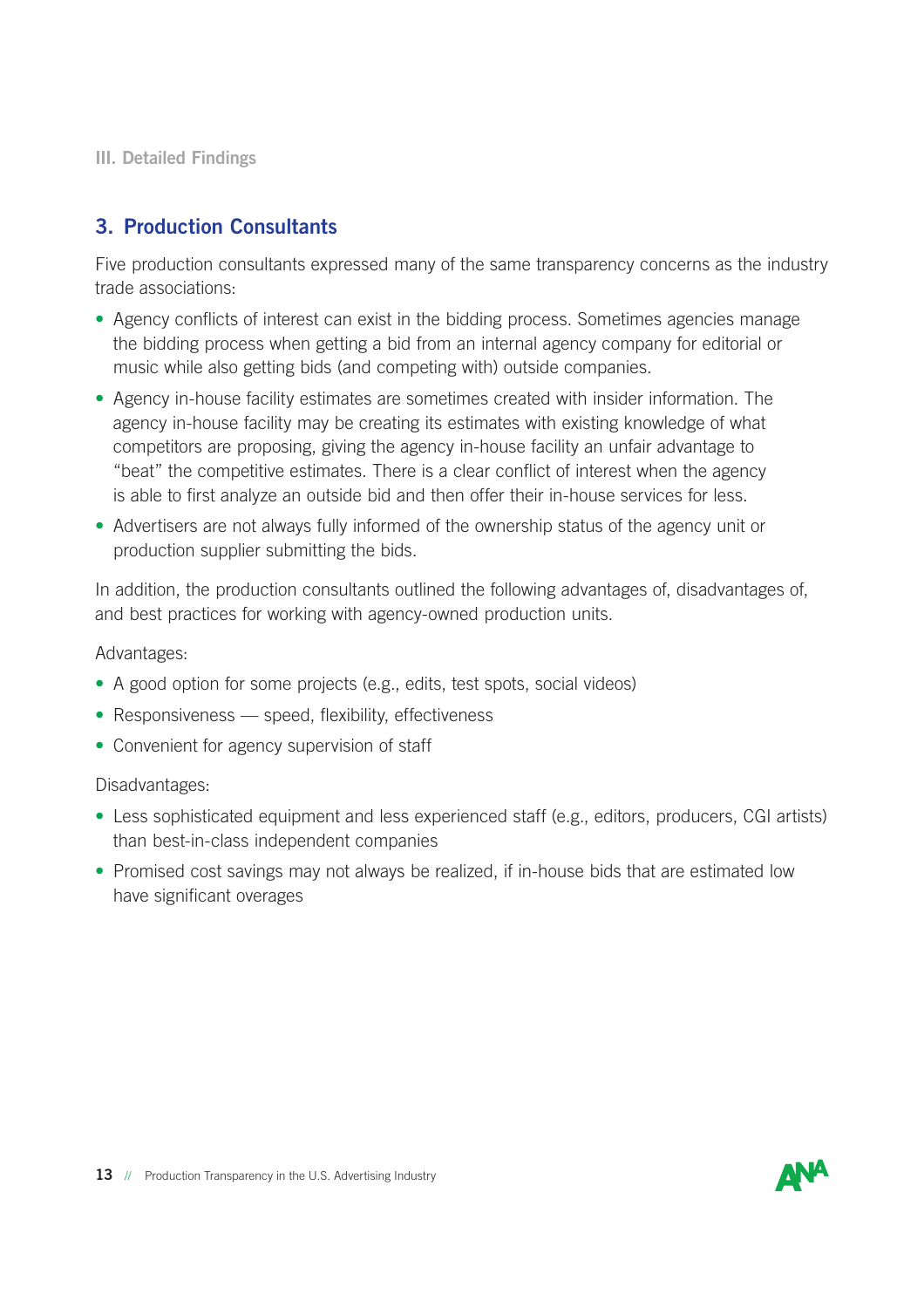Some best practices for advertisers when working with agency in-house solutions:

- Advertisers must become more aware of the terms and conditions of their advertiser/agency contract (e.g., principal versus agent, obligations of the agency in the bidding process).
- Advertisers must become more educated on production in general and better understand the items being negotiated. For example, if advertisers are negotiating post or pre-press rates for an in-house facility, cost per day/per unit is only half the equation; one also needs to monitor the number of days/units involved.
- Advertisers should monitor classifications for rates based on low-, mid-, and high-complexity project levels (as complexity drives price). It is not uncommon for an agency in-house facility to outsource the more complex parts of the process (which may be in the client's best interests), which may or may not be disclosed to the client. Without transparency, the client cannot know whether the decision is or is not in its best interests.

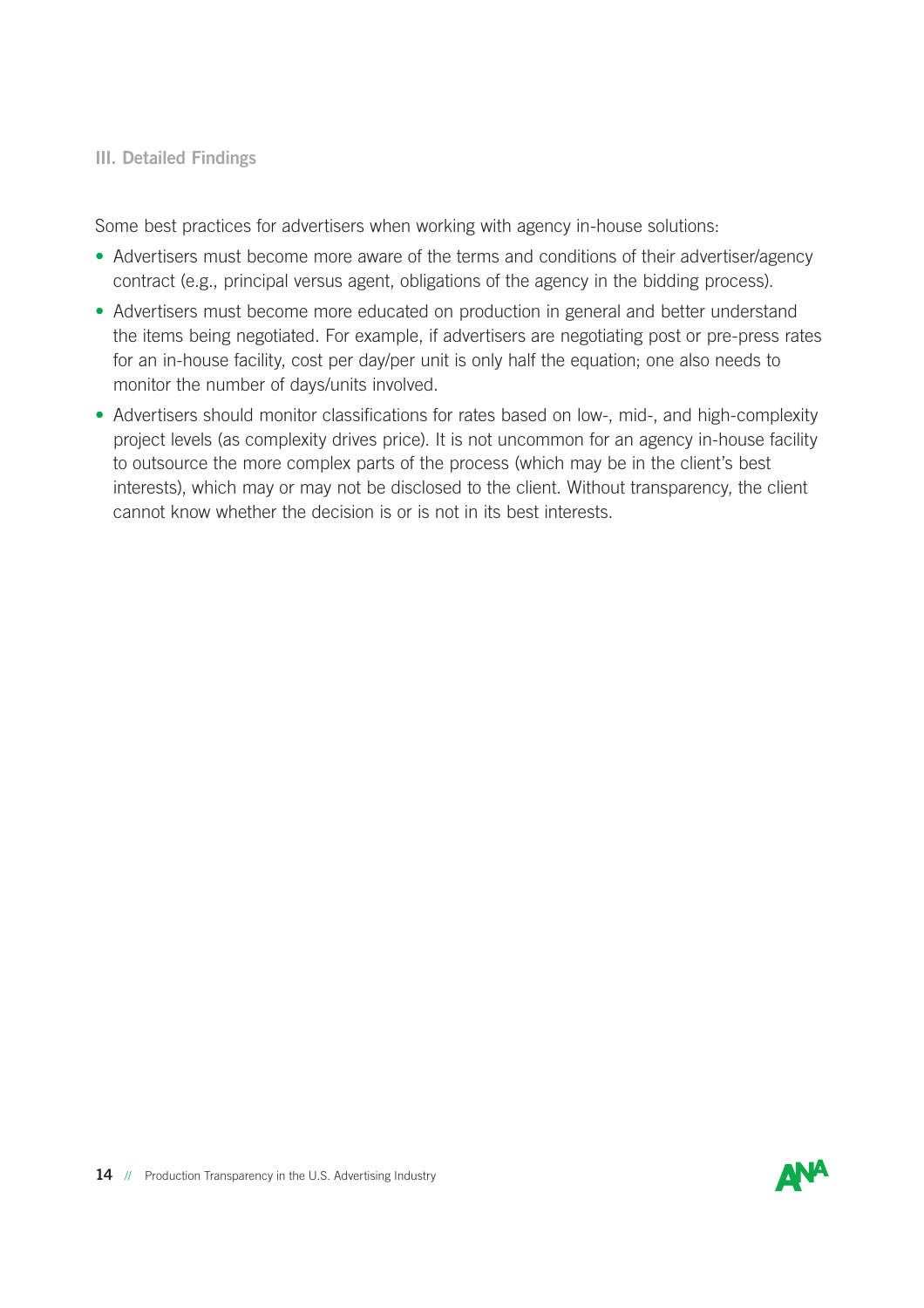### 4. Auditors

Two auditors provided unique perspectives on agencies acting as principal and transparency issues in experiential and event production.

#### *Agencies Acting as Principal*

According to one auditor, agencies sometimes are acting as principal with production suppliers whereby they enter into the contracts directly with the production supplier versus entering into the agreement as the "agent" of their client. For advertisers, knowing the difference is important, as principal transactions generally result in non-disclosure of the original purchase price as well as any incentives/rebates paid by production suppliers, and limit the advertiser's right to audit.

Sometimes agencies act as principal rather than agent due to the advertiser's contractual requirements. While this may be to the advertiser's financial advantage in some instances, principal-based arrangements should be disclosed by the agency and understood by the advertiser to allow proper decision-making. Clients should also be aware that even when the agency is acting as a principal and not as an agent, the same level of transparency can be provided in a contract. The status of principal versus agent has no legal mandate in regard to transparency that is a great misperception among advertisers.

The following statements from holding company annual reports shows that agencies are sometimes acting as principals in production contracts:

- Holding Company A: "Production expenses can vary significantly between periods depending upon the timing of completion of certain projects where we act as principal, which could affect trends between various periods in the future."
- Holding Company B: "In certain arrangements, we act as principal and we contract directly with third-party suppliers, media providers, and production companies, and we are the primary obligor. In these circumstances, revenue is recorded at the gross amount billed since revenue has been earned for the sale of goods or services."
- Holding Company C: "The promotions and experiential businesses were affected by decreased billable pass-through costs incurred on the client's behalf from the Company acting as principal, which was due to a different mix of programs that had a smaller component of billable pass-through costs as compared to 2014."

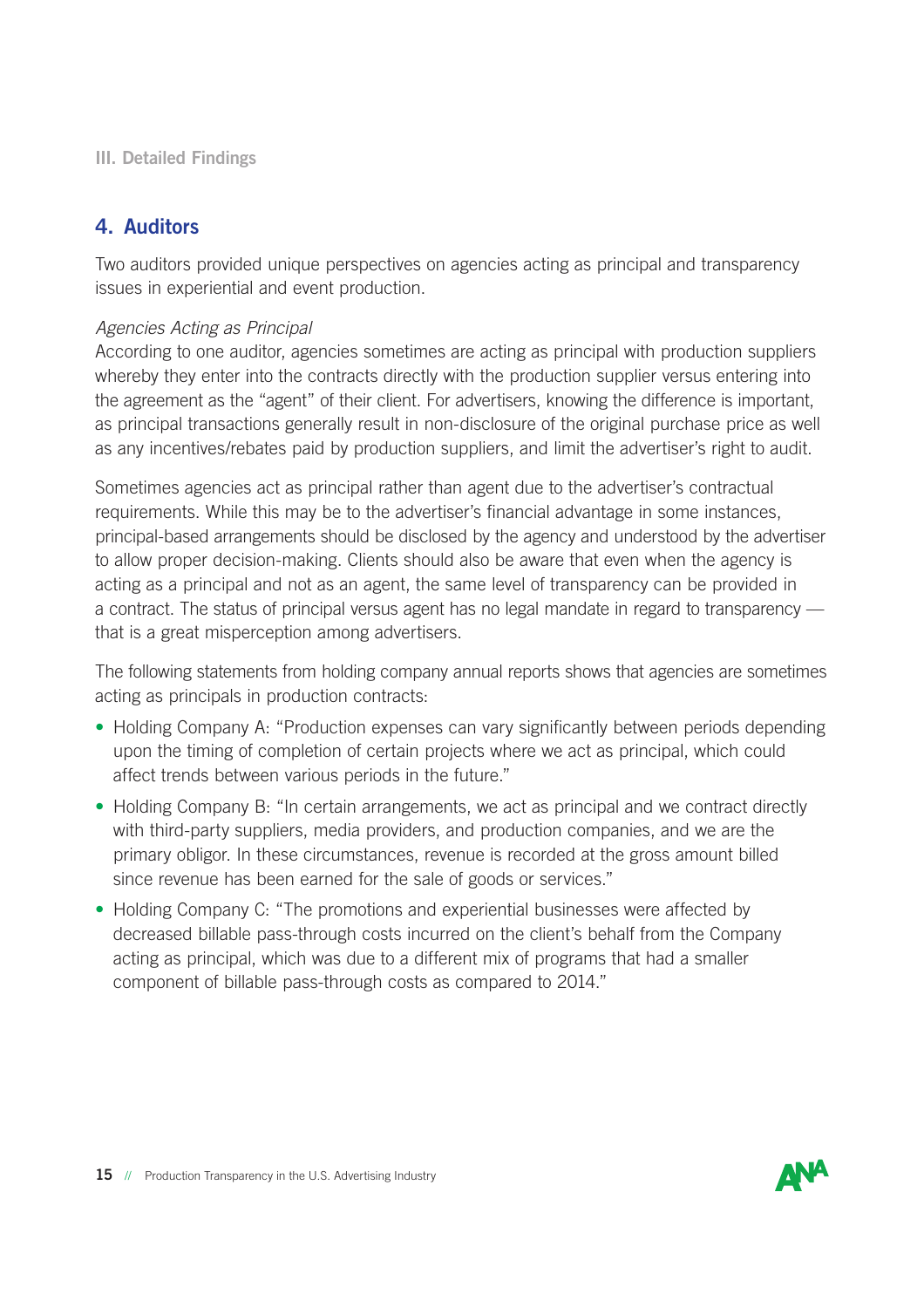#### *Transparency Issues in Experiential and Event Production*

One auditor addressed transparency issues in experiential and event production, where spending can be significant. Convention and trade shows account for almost one-quarter of corporate marketing budgets, on average, according to the Convention Industry Council. The auditor expressed the following concerns:

- Experiential and event production can have significant spend in a short period of time.
- When compared to broadcast ad production:
	- o Advertiser business process discipline is often looser, with fewer bidding and reporting requirements.
	- o There is often less client, agency, and operational oversight.
	- o There are fewer compliance audits performed than with broadcast production.
- There are often more frequent financial, operational, and reporting lapses than are typically found in broadcast and digital ad production due to the just-in-time nature of experiential and event production.

Separately, two production consultants also stated that there are transparency issues in experiential and event production.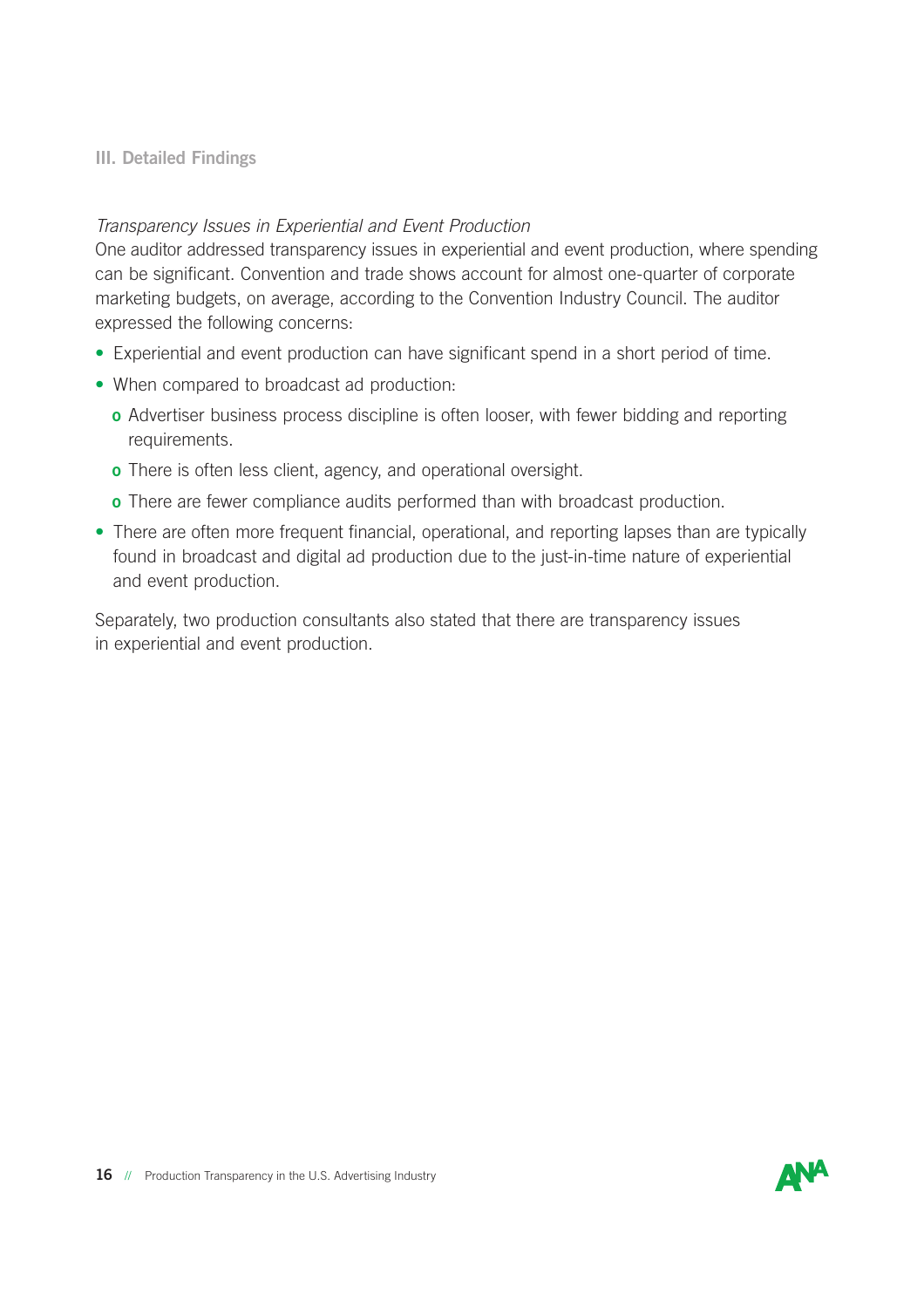## 5. State Commercial Production Incentives

State commercial production incentives (also called production rebates) warrant their own unique review with respect to transparency.

Many states offer financial incentives to shoot commercials in their states. The savings can be quite significant, often ranging from 15 to 30 percent of production spending in that state. The ANA has written two white papers on this issue:

- The Found Money of State Commercial Production Incentives (2012)
- State Commercial Production Incentives Principles for Fair Business Practices (2014)

The original paper was written to counter the position of the AICP that "production companies should receive the full benefit of the incentive." The ANA vigorously disagreed with that perspective, as the advertiser, not the production company, funds the production and gives final approval on the shoot location. The paper concluded, "Production incentive rebates belong exclusively to the advertiser, not the production company or the agency."

The 2014 follow-up provided a dozen principles to help marketers navigate the complexities of state commercial production incentives. The first of these principles is "Transparency is critical," and reads in part: "Neither agencies nor production companies should apply for state commercial production incentives unless the marketer has given approval in advance in writing, ideally in the contract between the agency (as agent for the marketer) and production company."

There is poor awareness among advertisers of state commercial production incentives. According to a recent ANA member survey:

- Only 20 percent of ANA members are very familiar with state commercial production incentives. Meanwhile, 39 percent are moderately familiar and 41 percent not familiar at all.
- Among those advertisers whose companies have engaged in productions eligible for state commercial production incentives during the past two years, 61 percent received a rebate/ benefit but the remaining 39 percent either didn't and were "not sure why" or did not know.

Some production companies and agencies file with the knowledge of the advertiser and subsequently return the incentive to the advertiser, or have otherwise agreed that the agency or production company can keep any incentive. However, some file directly and could potentially receive the financial benefits without the advertiser's knowledge or approval.

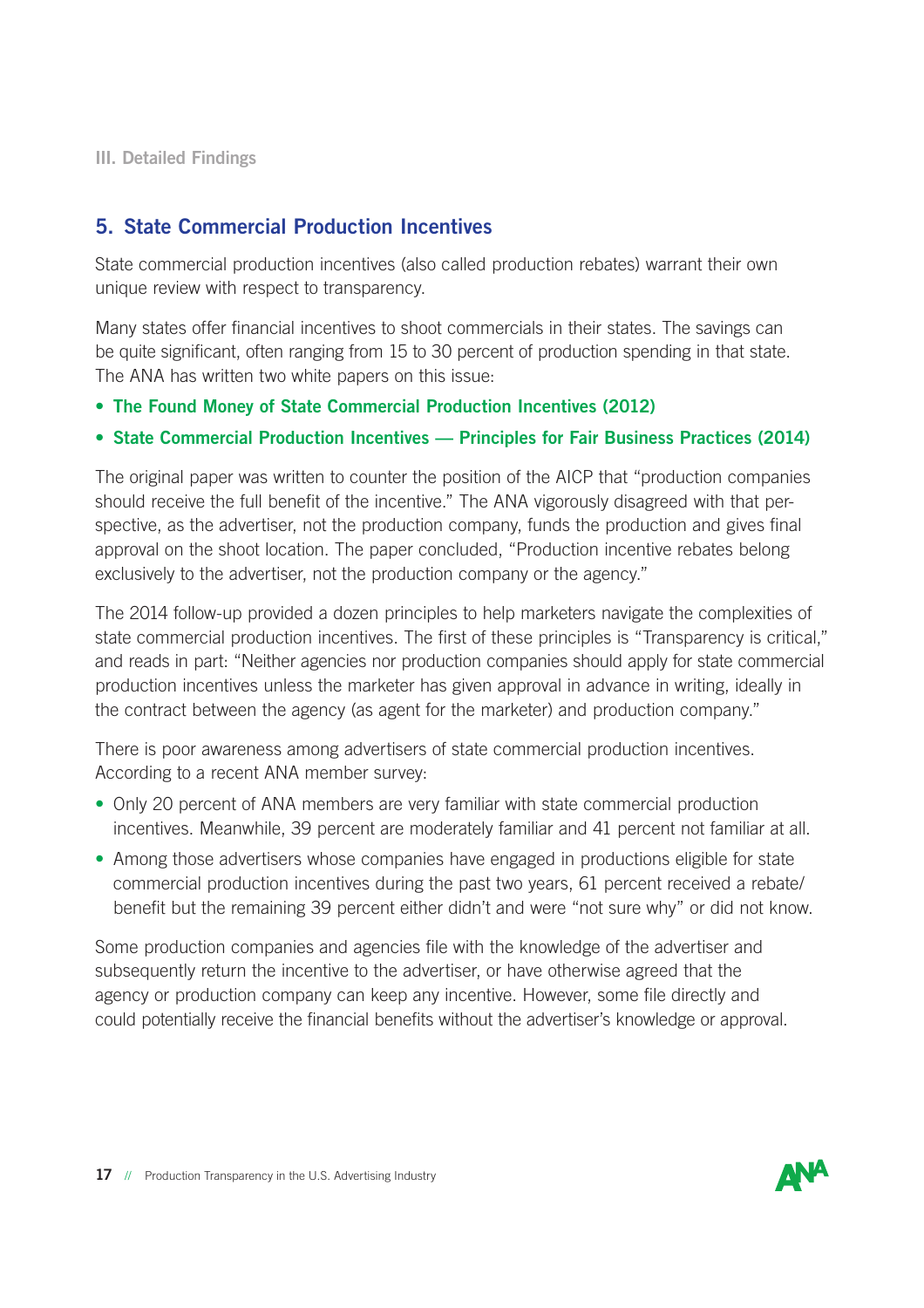In production, the agency should represent the best financial and creative interests of the advertiser, and that includes having knowledge of state commercial production incentives and working transparently with advertisers in the filing and distribution of the financial benefits.

Data from state Freedom of Information Act requests is available which provides details on who filed for state commercial production incentive rebates (i.e., the advertiser, agency, or production company) and the final amount received. Advertisers who have had productions in popular commercial production incentive states (including Connecticut, Illinois, and Louisiana) and are unsure if they have received their rightful rebate are encouraged to discuss this matter with their agencies or perhaps file a FOIA request to obtain rebate information. Note that FOIA data will not customarily include information related to the ultimate allocation of the rebate among the parties.

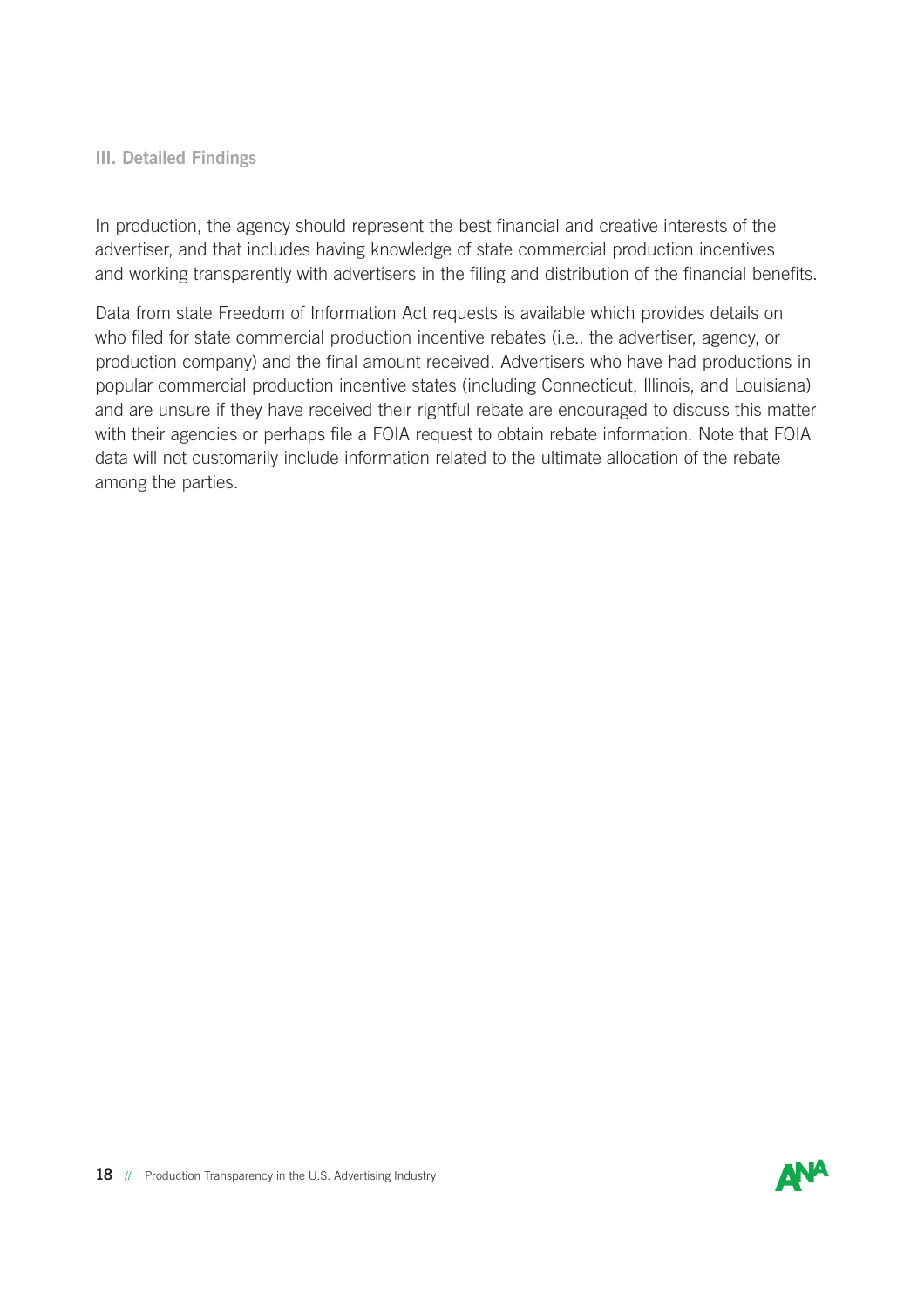## 6. ANA Member Management of Advertising Production

ANA members were surveyed in the spring of 2017 to better understand their advertising production management practices. Broadly, they appear to have respectable oversight, but pockets of significant deficiencies exist:

- Two-thirds have a dedicated internal team (46 percent) or individual (22 percent) responsible for managing advertising production costs.
- Almost half use an outside production consultant (46 percent).
- Three-quarters have internal controls in place to manage production costs (75 percent).
- Almost two-thirds characterize those making advertising production spending decisions at their company as being "very/moderately" knowledgeable about production (63 percent).

However, when respondents were queried on specifics, key deficiencies became apparent:

- Fewer than half require their agency to disclose if they are bidding a production job to an in-house or affiliated production company (43 percent).
- Over 60 percent either do not require (21 percent) or don't know (41 percent) if their agency contract requires that production rebates and other incentives be passed back to their company.
- While one-third (33 percent) confirm knowing that their agency had acted as principal with production suppliers on their business, and 38 percent said their agency had not, a full 29 percent do not know either way.
- Marketers lack familiarity with state commercial production incentives and don't know whether their companies are benefiting.

Separately, production consultants believe that the production knowledge of those making buying decisions at the client varies dramatically, and in many cases is very limited.

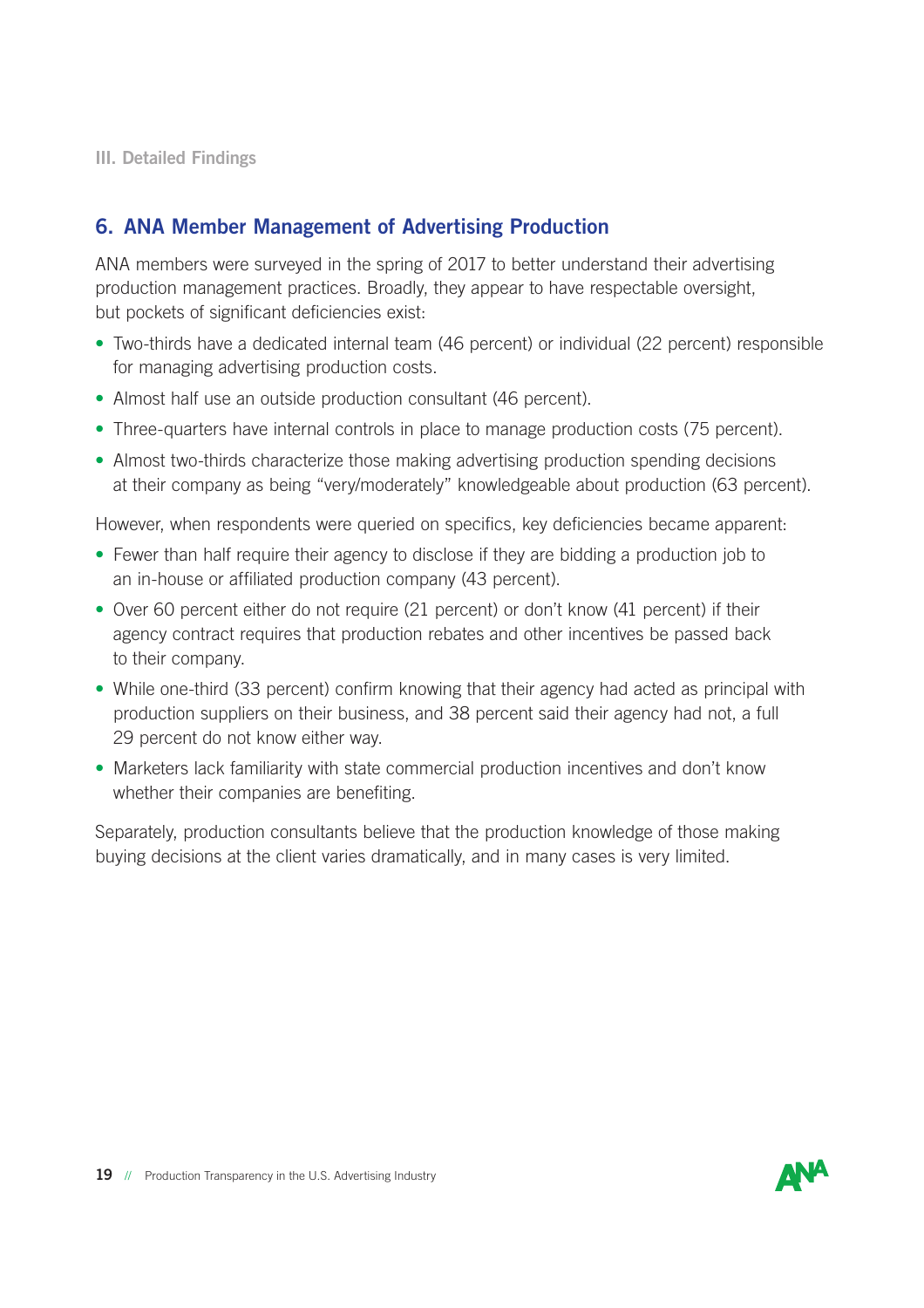# IV. Conclusions

Twelve subject matter experts from industry trade associations, production consultants, experienced auditing organizations, an industry law firm, and K2 Intelligence supplemented by an ANA member survey provided consistent perspectives and the following conclusions:

#### • Transparency issues exist in the production ecosystem.

- o Transparency concerns exist at multiple agencies and holding companies. Eleven of the 12 subject matter experts support this conclusion.
- o The use of agency in-house production resources is not always transparent to the advertiser.
- o Production business processes marked by agency control of the bidding system where the agency also competes for the business — is sometimes dysfunctional and conflicted because the buyer can also be the seller of the services.
- o Non-transparent agency-controlled bidding can lead to costly, inefficient, and sub-optimal advertiser business decisions. The financial impact to marketers can be significant.
- o Where non-transparent practices exist, the production and editing competitive landscape becomes potentially compromised and unreliable. Such situations may jeopardize the health and well-being of competitors in the production and editing ecosystem.
- o The state commercial production incentive system is often not transparent to advertisers, and therefore advertisers may not be receiving the financial benefits they are due.
- Improved advertising production management is within advertisers' control. Advertiser disciplines, accountabilities, and controls for production need to be evaluated, upgraded, and restructured to substantially elevate decision-making quality and enhance disciplines and overall financial management.
	- o Advertisers must be aware that many agencies have in-house production/editorial and music production resources and that these resources are bidding against outside suppliers.
	- o Advertisers must be more astute in contractual relationships, including those between the advertiser and agency and between the agency and production suppliers.
	- o Advertisers must understand the bidding process to help reduce the likelihood of potential conflicts of interest among competing parties.
	- o Advertisers must be fully aware of their rights in leveraging state commercial production incentives.
	- o Advertisers must understand when the agency is acting as principal versus its legacy role as agent for a disclosed principal.
	- o Advertisers must develop internal production management disciplines to ensure consistency and reliability in the decision-making process.

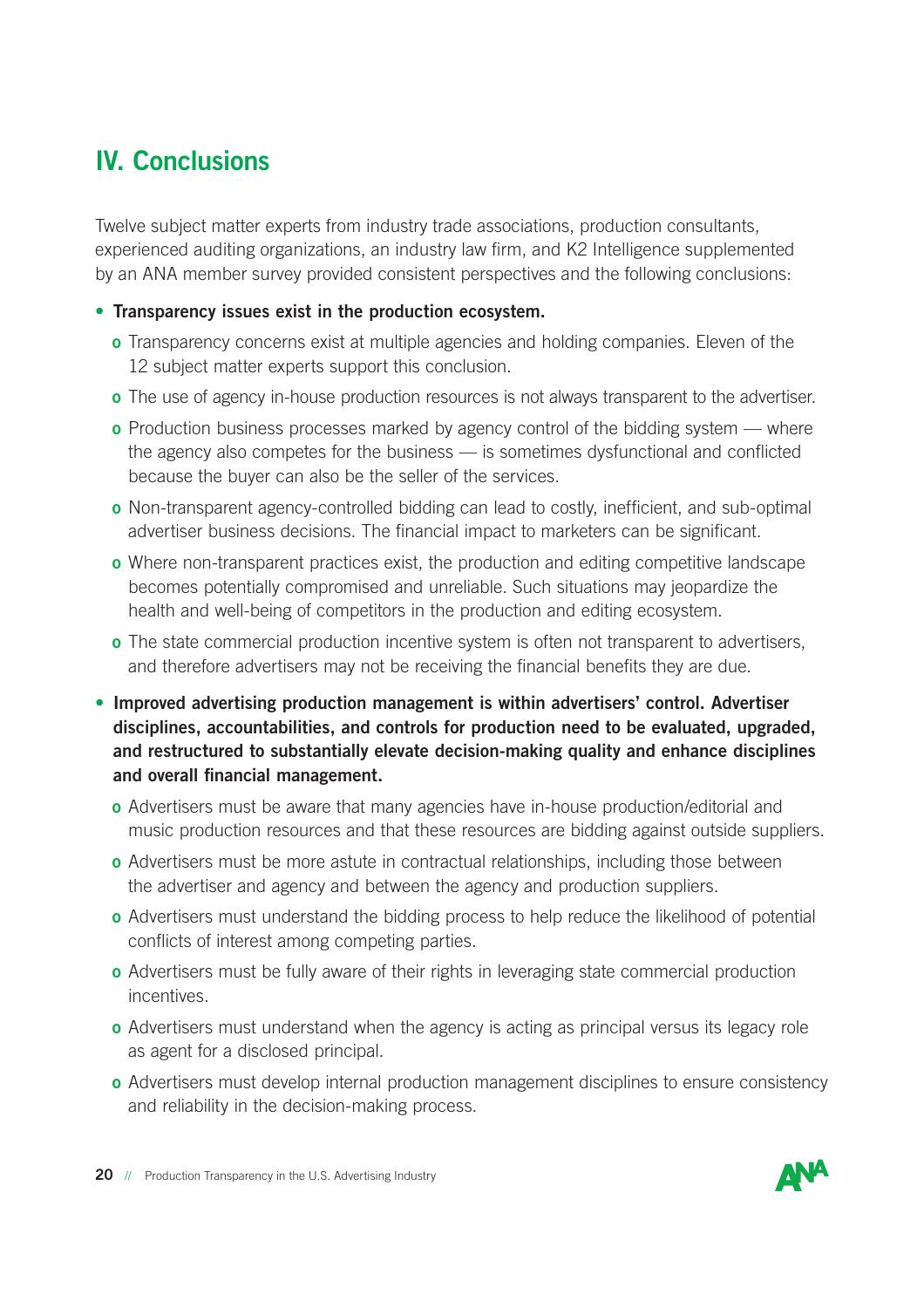## V. Recommendations for Advertisers

- 1. Advertisers should be aware that many agencies have in-house production/editorial and music resources. Every advertiser should know, by name, the specific in-house resources for their holding companies, agencies, and affiliates. Agencies should make these relationships transparent. See the appendix for a list of holding company and agency in-house production/ editorial and music facilities.
- 2. Advertisers should require agency disclosure, prior to bidding, when an in-house production or music resource is being considered for a project. When in-house facilities are part of the competitive bidding, establish protocols to avoid conflicts of interest.
	- o Require all bidders to read and sign a statement as part of their bid indicating that they have participated in an open and fair bidding process and that they are not aware of any illicit bidding behavior. The statement should remind bidders that complementary bidding may be viewed as a per se violation of the U.S., antitrust laws. For more information see specific guidance from the U.S. Department of Justice.
	- o Have all bids sent directly to a third party (e.g., production consultant) or advertiser staff person first, who should then share them with the agency producer.
- **3.** Advertisers should review production bid specifications and scope prior to the specs being submitted to vendors. Advertisers should also see originally submitted vendor estimates and invoices (to pre-empt the opportunity for markup).
- 4. Advertiser questions to discuss with agencies:
	- o Does the agency have in-house or affiliated company production, editing, or music operations that provide services to advertisers?
	- o When are agency in-house or affiliated production and other agency resources considered in the bidding process?
	- o How is the advertiser kept informed of agency in-house production resources being involved in the bidding or execution process?
	- o Has the agency or holding company parent set up a mandated in-house quota for the work it creates for your brands? What are the advantages of this approach, if any, to your organization?
	- o Is anyone at the agency or on the advertiser's staff pressured to steer work to either the agency in-house facility or client in-house production group, or rewarded for doing so?
	- o Who are preferred providers, and why? Have you been involved and endorsed the preferred vendor selection process?
	- o If they had their choice, would the creatives and producers who work on your business choose the agency in-house or client in-house facility, or prefer an independent company? Why?

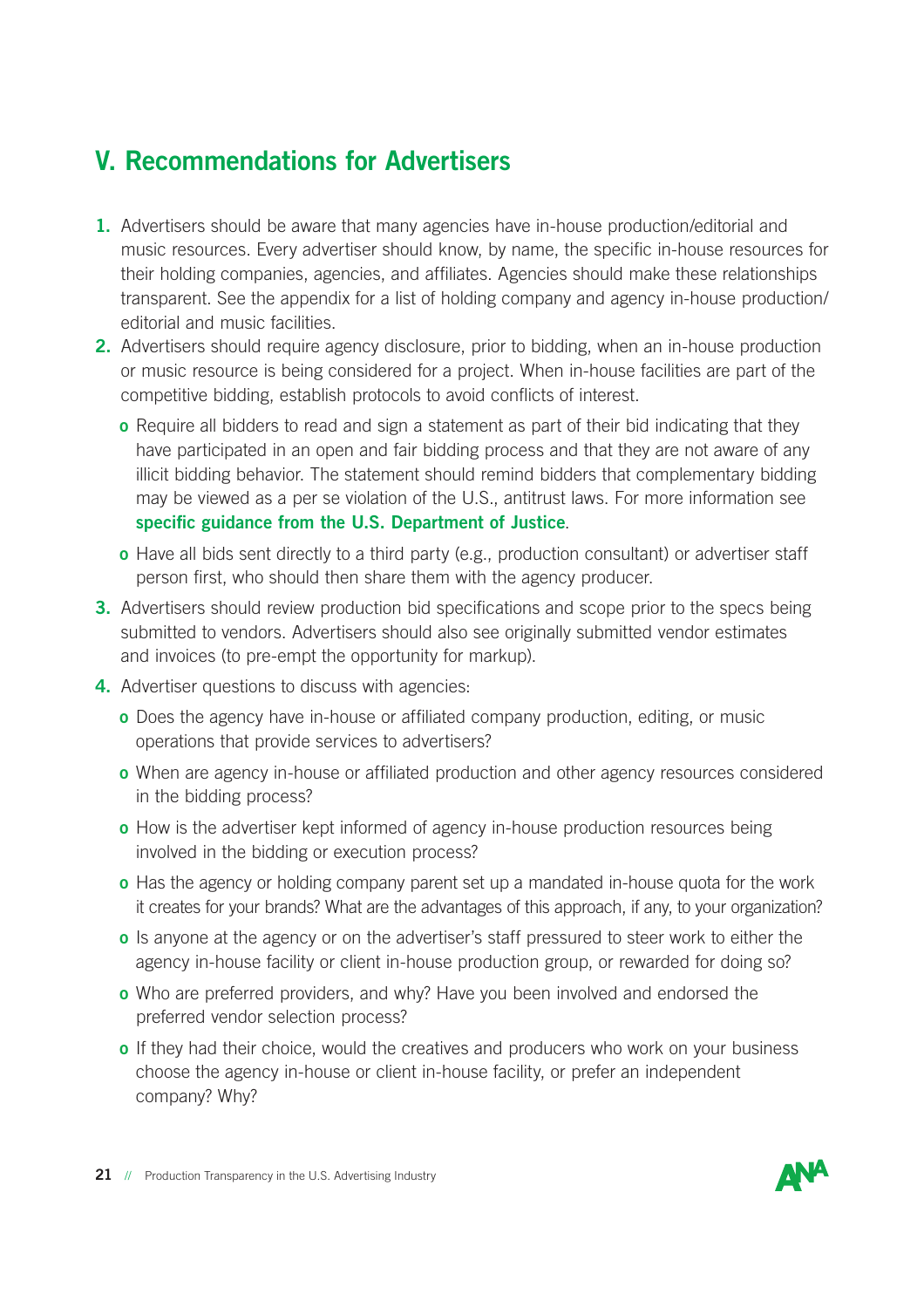- V. Recommendations for Advertisers
	- o Are agencies, producers, and editors optimizing eligibility for credits, discounts, and rebates? And if so, are they being transparent in that regard with the advertiser?
	- o Is the agency ever acting as a principal, rather than agent, in production?

If they are acting as principal, understand why and understand any implications for business operations, such as tax and other liabilities. Advertisers should keep in mind that full transparency can be required contractually regardless of whether an agency is acting as an agent or a principal.

- o What controls are in place at the agency to ensure fair and transparent agency production servicing?
- **5.** Be aware that state commercial production incentives can offer significant savings when production occurs in specific states.
	- o Read the 2012 and 2014 ANA white papers.
	- o Discuss state commercial production incentives with agencies.
	- o Review the state commercial production incentive policies of each state with the agency, production company, or production consultant as applicable. Advertisers might also consider a state Freedom of Information Act request to see if the agency or production company has filed for the incentive.
- 6. Review and update creative agency contracts. A key learning from the ANA's work on media transparency is that many agencies believe that the client's relationship with the media agency is defined by the contract. From that study, the ANA's general counsel, Reed Smith LLP, developed a media agency **Master Media Planning & Buying Services Agreement** which can be used by advertisers to develop their own agency agreement. Reed Smith has developed recommended approaches for creative agency contracts to address production transparency issues. Details are in the appendix.
- **7.** Trust but verify. Use compliance reviews from an independent, qualified, objective auditor to ensure that contractual terms are being met by agencies and third-party producers and editors.
- 8. Publish and consistently adhere to formal production guidelines. To supplement the contract — which will be written from a legal perspective — develop and publish formal production guidelines which detail client policies related to production and expectations of the agency as well as of third-party producers and editors. Then update the guidelines regularly. The contract will rarely be reviewed by many of the day-to-day people who touch production at the agency. The production guidelines certainly should be.

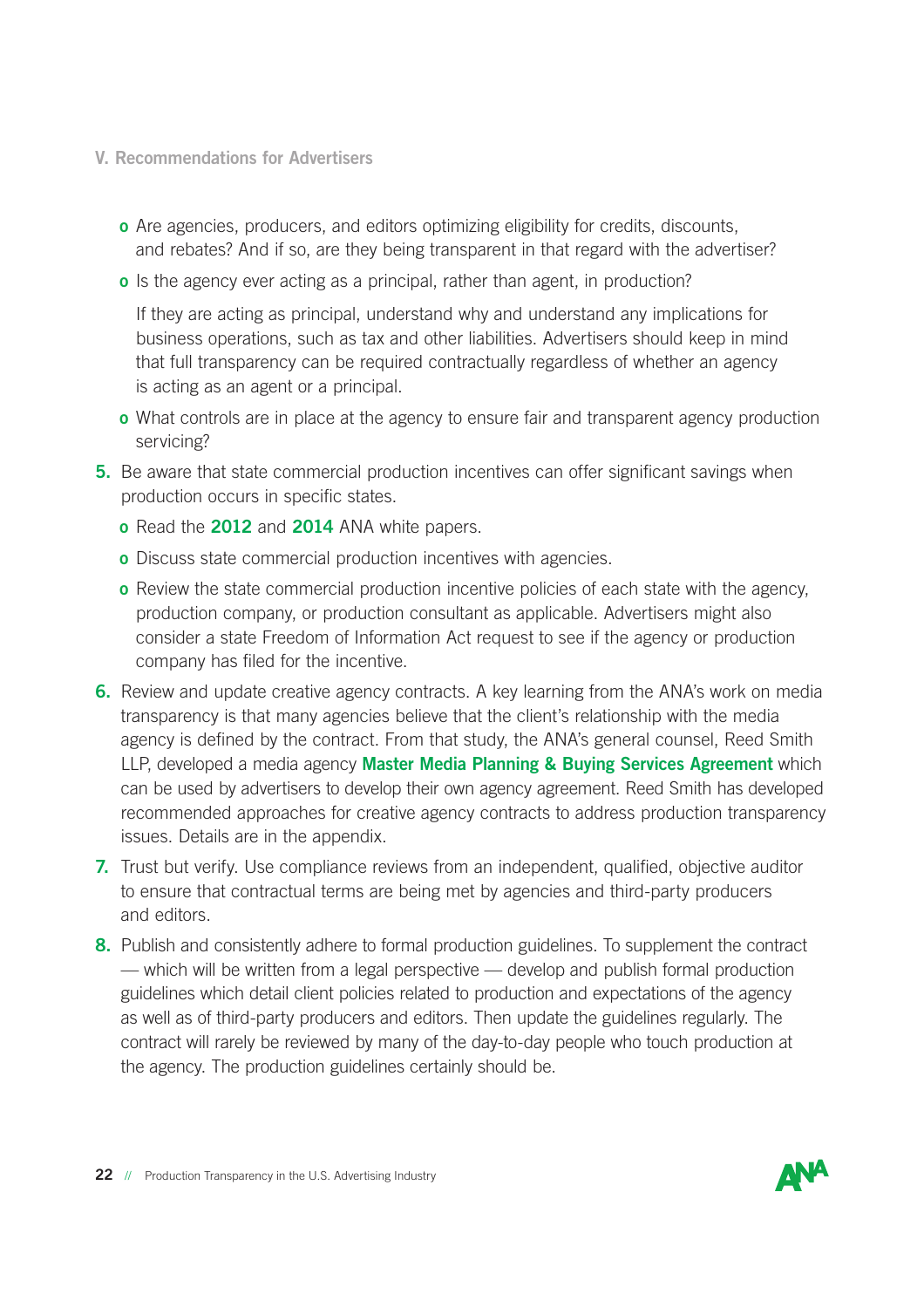- V. Recommendations for Advertisers
- **9.** Involve procurement. Procurement can be a great internal partner to establish guidelines and monitor practices for production transparency.
- 10. Advertisers must understand that there is a direct correlation between the level of transparency and level of control taken by the advertiser — the more control, the more transparency. In models with higher levels of control and transparency, the advertiser (or a qualified third party engaged and managed by the advertiser) could:
	- **o** Take over the bidding process from the agency
	- o Track costs, data, and deliverables across agencies and production vendors
	- **o** Make payments directly to vendors

To ensure transparency, it is critical for advertisers to take a proactive role.

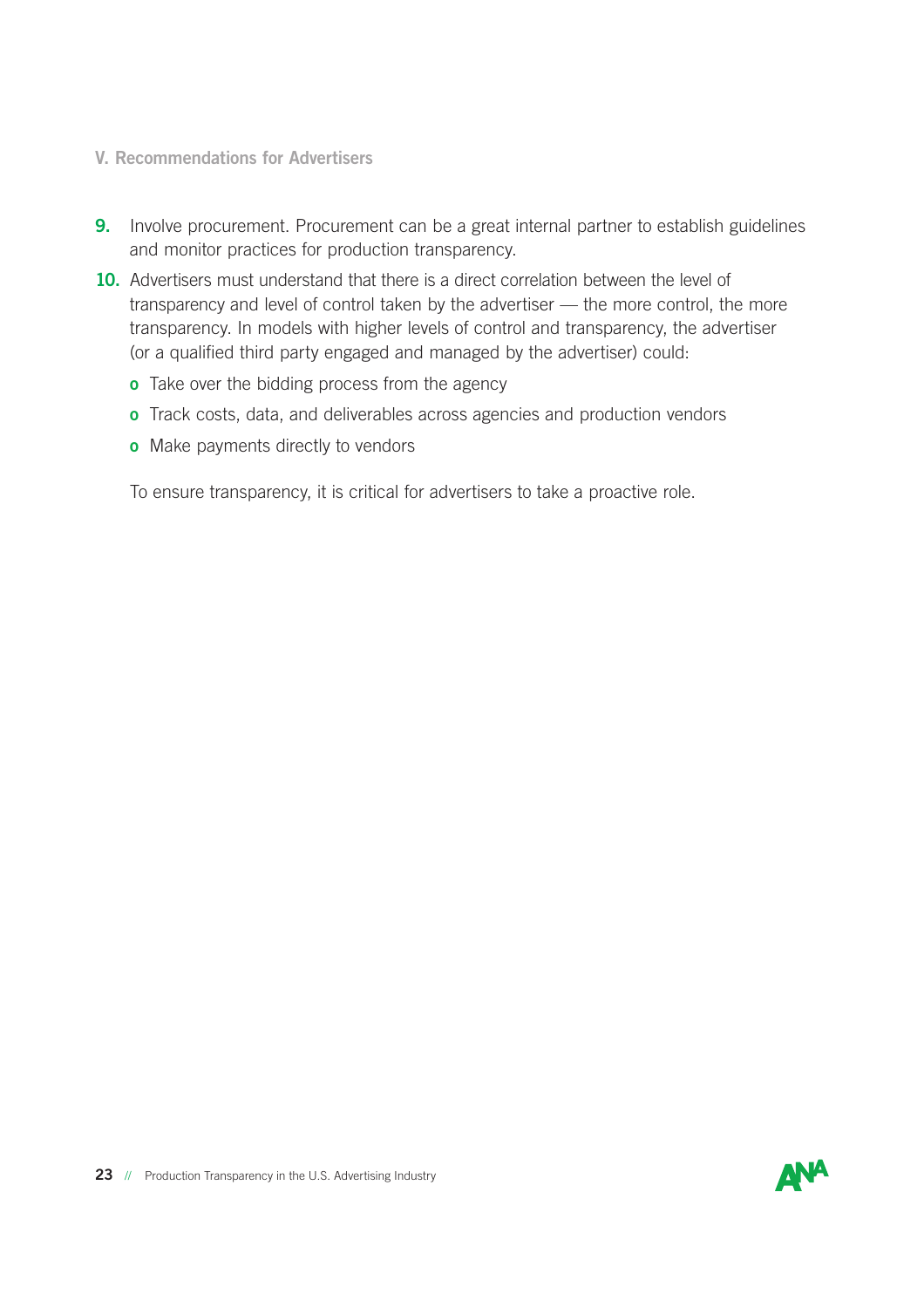## VI. Department of Justice Investigation

In December 2016 it was publicly reported that the U.S. Department of Justice is investigating possible bid-rigging and other practices within the commercial production sector.

Bid rigging, which is enforced by the Sherman Act, is a form of fraud in which a commercial contract is promised to one party even though for the sake of appearances several other parties also present a bid. In other words, competitors agree in advance who will submit the bid that is most likely to win. It's a form of collusion and is illegal, not only in the United States but in most other countries. Not all of the competitors have to be involved. Bid rigging can take many forms, including, but not limited to:

- A non-competitive bid is submitted to the agency in exchange for the promise to be awarded future work or to be a subcontractor in the work being bid.
- A bid is purposefully too high or contains terms that are unacceptable to the advertiser to raise overall prices.
- One or more competitors agrees not to submit a bid so another competitor's bid will be accepted.

Five agency holding companies have now been subpoenaed by the DOJ: Interpublic Group, MDC, Omnicom, Publicis, and WPP. In addition, the records of K2 Intelligence have been subpoenaed.

Please note that, as of this writing, the Department of Justice has not announced any conclusions on its investigation.

The DOJ has released an educational white paper, "Price Fixing, Bid Rigging, and Market Allocation Schemes: What They Are and What to Look For."

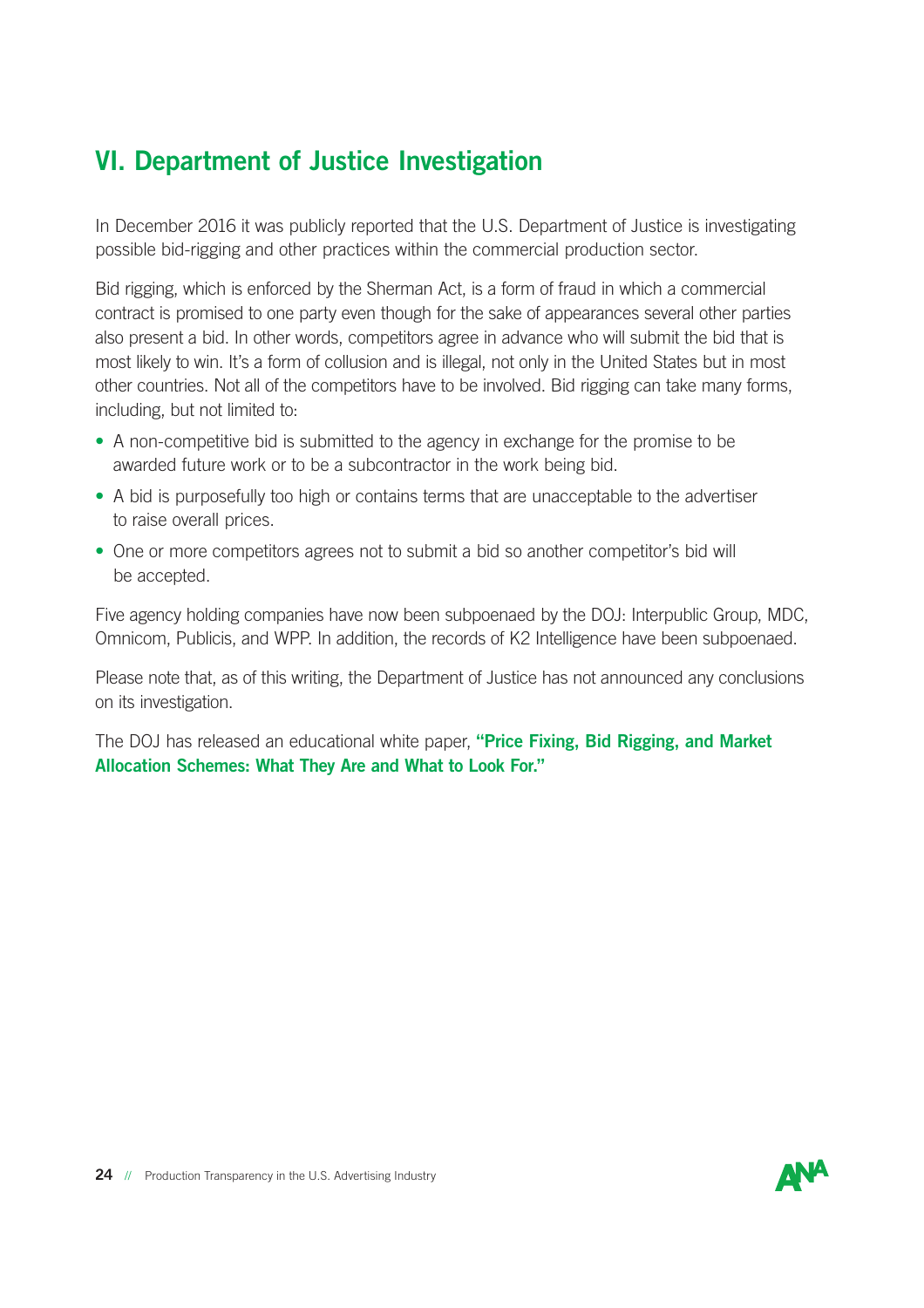## VII. Appendices

VII. Appendix 1: Holding Company and Agency In-House Facilities for Production/Editorial and Music

| <b>HOLDING COMPANY PARENT</b> | <b>PRODUCTION/EDITORIAL UNIT</b>                                | URL        |
|-------------------------------|-----------------------------------------------------------------|------------|
|                               |                                                                 |            |
|                               |                                                                 |            |
|                               |                                                                 |            |
|                               |                                                                 |            |
|                               |                                                                 |            |
|                               |                                                                 |            |
|                               |                                                                 |            |
|                               |                                                                 |            |
| <b>AGENCY PARENT</b>          | <b>PRODUCTION/EDITORIAL UNIT</b>                                | <b>URL</b> |
|                               |                                                                 |            |
|                               |                                                                 |            |
|                               |                                                                 |            |
|                               |                                                                 |            |
|                               |                                                                 |            |
|                               |                                                                 |            |
|                               |                                                                 |            |
|                               |                                                                 |            |
|                               |                                                                 |            |
|                               |                                                                 |            |
|                               |                                                                 |            |
|                               |                                                                 |            |
|                               |                                                                 |            |
|                               |                                                                 |            |
|                               |                                                                 |            |
|                               |                                                                 |            |
|                               |                                                                 |            |
|                               |                                                                 |            |
|                               |                                                                 |            |
|                               |                                                                 |            |
|                               |                                                                 |            |
|                               |                                                                 |            |
|                               |                                                                 |            |
|                               |                                                                 |            |
|                               |                                                                 |            |
|                               |                                                                 |            |
|                               |                                                                 |            |
|                               |                                                                 |            |
|                               |                                                                 |            |
|                               |                                                                 |            |
|                               |                                                                 |            |
| Saatchi & Saatchi Comprades   |                                                                 |            |
|                               |                                                                 |            |
|                               |                                                                 |            |
|                               | The Martin Agency Running with Scissors http://www.rwspost.com/ |            |
|                               |                                                                 |            |
|                               |                                                                 |            |
|                               |                                                                 |            |
|                               |                                                                 |            |
|                               |                                                                 |            |
| <b>AGENCY PARENT</b>          | <b>MUSIC UNIT</b>                                               | <b>URL</b> |
|                               |                                                                 |            |
|                               |                                                                 |            |
|                               |                                                                 |            |
|                               |                                                                 |            |

*Company URLs provided where available. In some cases URLs are from an external source that confirm the existence of in-house facilities.* **August 2017**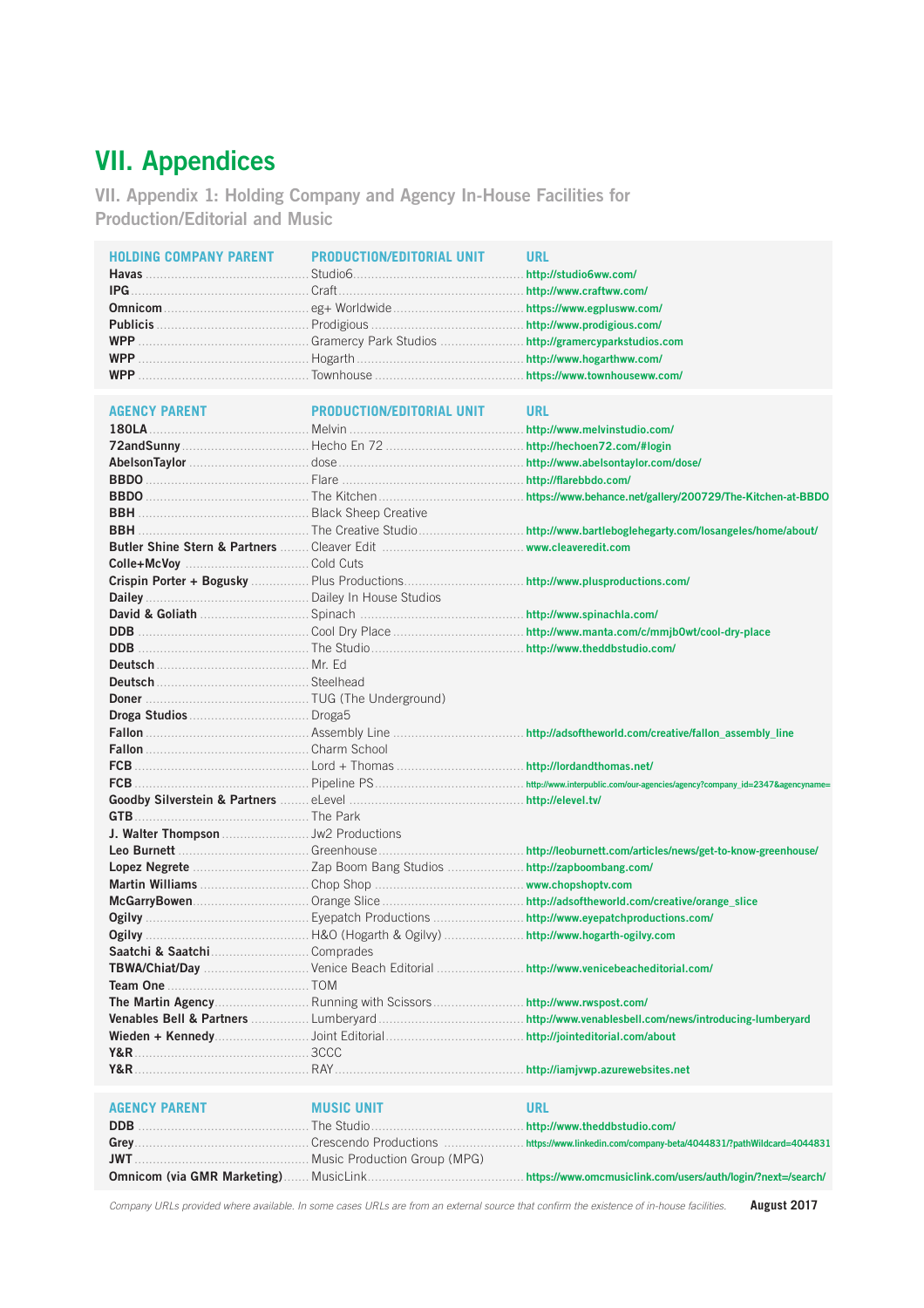VII. Appendix 2: AICE "In-House Post-Production Policy Statement: A Push for Greater Transparency, Fairness, and Ethics"



#### IN-HOUSE POST PRODUCTION POLICY STATEMENT

#### *A Push for Greater Transparency, Fairness and Ethics*

The proliferation of in-house editorial and post services offered by ad agencies is an area of concern for the independent post production community. While these capabilities have been available for some time, the business practices surrounding their current implementation and their impact on agency clients and the independent post production community has motivated AICE to raise questions about transparency, ethics and fair competition for advertisers, agencies and the industry at large.

Despite being touted by agencies as efficient ways to edit and finish work faster and cheaper – a claim not always supported by facts – in-house facilities exist largely to create additional revenue streams for the agencies themselves.

In addition, holding companies have reportedly begun to mandate that targeted levels of client work be handled by their respective in-house operations, such as WPP's Hogarth, IPG's Craft, Publicis' Prodigious and others, forcing their creatives to work in-house, whether they think it's in the best interests of the project or not. For advertisers, this can often mean working with second-tier operations that provide no bargain for clients but exist only to funnel additional revenue to holding company coffers.

The presence of these facilities has transformed agencies from being the clients of AICE members to being competitors, and competitors that have gatekeeper access to their bids and their creative approach to problem-solving. This unfair advantage alters the relationship that previously existed between companies that served as the agents for their clients and those that functioned as vendors to those agents. As such, our concerns can be summarized as follows:

■ *Transparency*: We believe many marketers may be unaware that their agency or agencies are under a financially-driven holding company directive to keep as much of their work in-house as possible, thereby limiting choice and cutting them off from

chicago  $\Box$  detroit  $\Box$  los angeles  $\Box$  minneapolis  $\Box$  new york  $\Box$  san francisco  $\Box$  texas  $\Box$  toronto

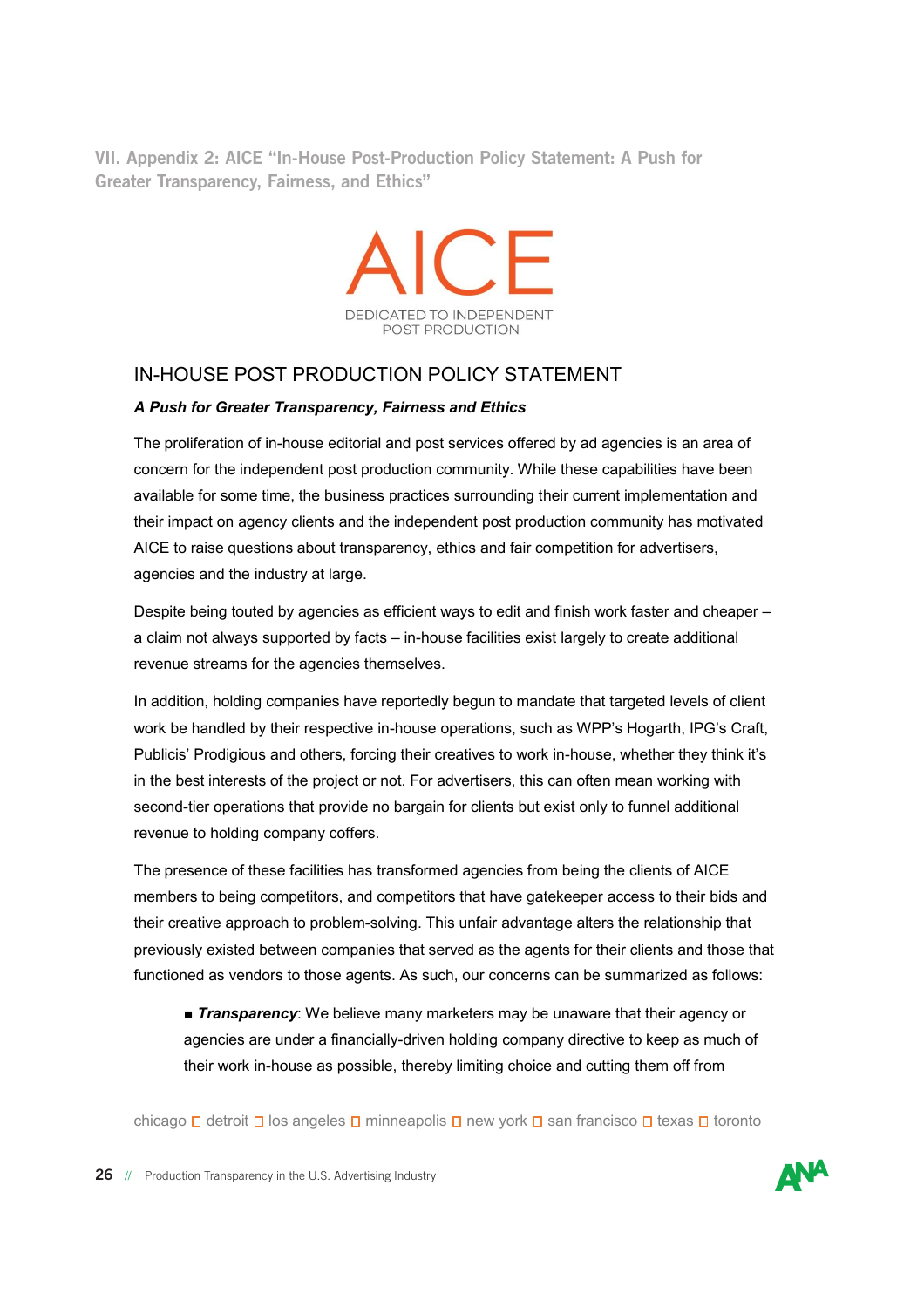VII. Appendix 2: AICE "In-House Post-Production Policy Statement: A Push for Greater Transparency, Fairness, and Ethics"

> they're getting when their work is completed at agency in-house facilities, or whether the use of them represents the best option to ensure the best final product and the best talent for their money.

> Also, the bidding process is not always done in the open, with clients fully informed as to the ownership status of the post entities submitting the bids. (Some agencies use generic and unrelated names to brand their in-house facilities, which can mask the fact that they're wholly owned by and housed within the agency.) We believe in-house facilities should clearly identify themselves as such when bids are submitted to help ensure that the bidding process is done in a fair and upfront manner.

> ■ **Fairness**: For agencies to steer work to in-house facilities is perceived as an overt conflict of interest. Are agencies rewarding senior staff to steer client work to their inhouse operations? In addition to holding company mandates, some agencies reportedly offer financial incentives to department heads when they meet targets for in-house volume. If true, this practice can easily corrupt the objectivity of the post production process and smacks of pay for play.

In-house work also raises questions about how potential problems will be addressed. For example, are clients satisfied that there are appropriate means of resolving overages on in-house jobs? And how will the in-house facility address creative or technical problems, or deal with risks or liabilities?

■ **Ethics**: Independent post houses are often asked by agencies to submit bogus 'check bids' on particular jobs. These are ostensibly competitive bids which are in turn submitted to clients to meet requirements for multiple bids. AICE contends that requesting 'check bids' is a corrupt and potentially illegal practice, and that its members often feel coerced into providing them for fear of alienating an agency and risking future opportunities for work.

Beyond that, the in-house model allows the agency to manipulate the bidding process based on an unfair advantage: They get to analyze what their competitors are proposing while simultaneously laying out the specs upon which their competitors base their estimates. This raises the suspicion that agencies are using this position to ensure that

chicago  $\Box$  detroit  $\Box$  los angeles  $\Box$  minneapolis  $\Box$  new york  $\Box$  san francisco  $\Box$  texas  $\Box$  toronto

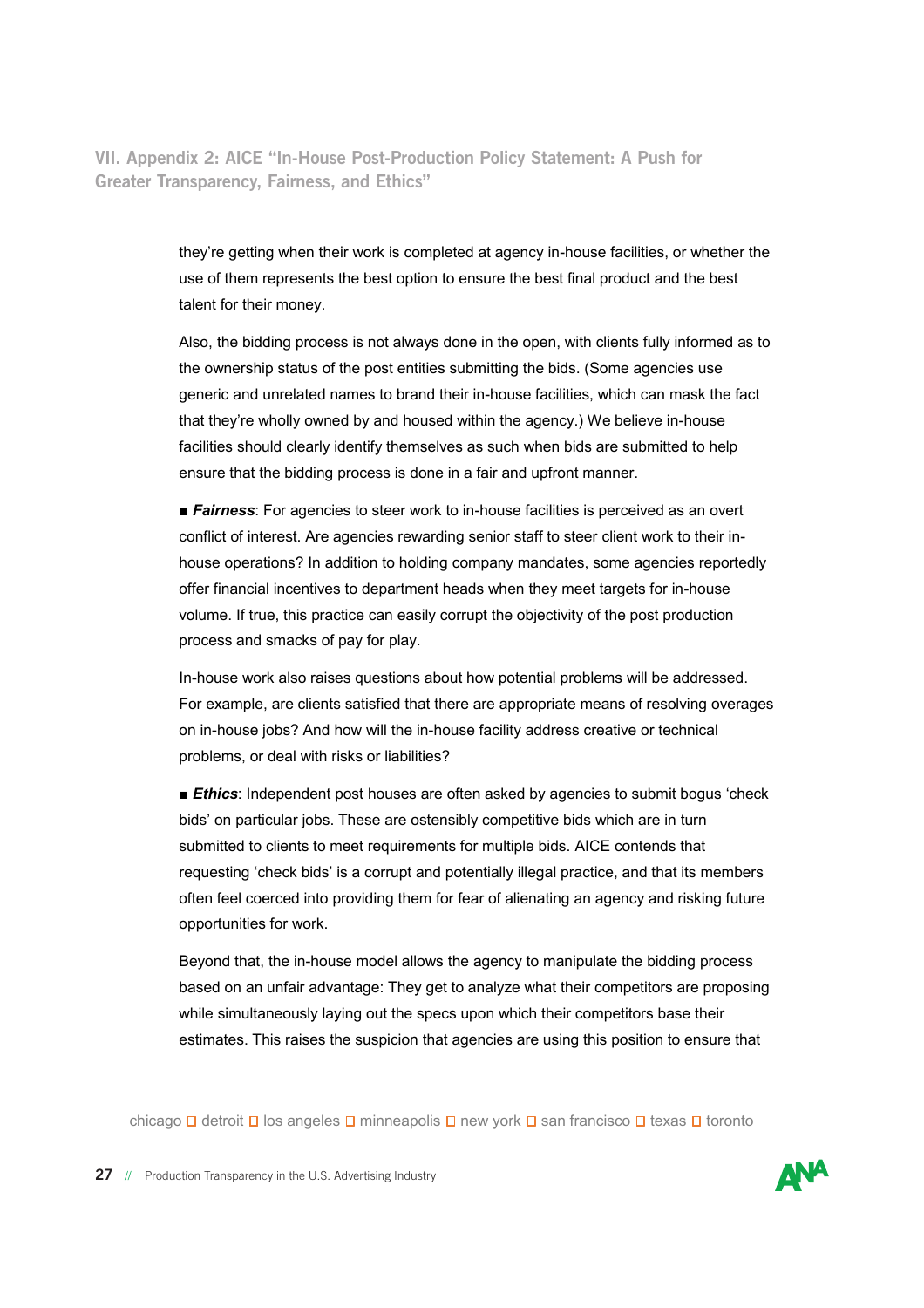VII. Appendix 2: AICE "In-House Post-Production Policy Statement: A Push for Greater Transparency, Fairness, and Ethics"

#### damages trust and credibility.

AICE's position is that transparency can be adversely impacted when it comes to dealing with in-house operations. As a result, we recommend clients insist on the following:

• Ask to see unaltered, originally-submitted bids for every project, and have them evaluated by an independent third party rather than having them go through your agency.

ƒ Require that your agency disclose, on the Agency Cost Estimate, when in-house post production resources are being used on your projects.

• When appropriate, demand to see treatments (particularly in the case of complex jobs requiring visual effects and design services) as originally submitted.

. Insist on knowing who will be the lead post production artist or artists on your project, and consistently review their work.

It's our fundamental belief that honest competition promises a better product at a lower price. To that end, we urge clients to ask their agencies the following questions when it comes to how their production and post production budgets are being spent:

1) Has your holding company parent set up a mandated in-house quota for the work you create for our brands? If so, does anyone at our organization know about it?

2) Is anyone at your agency being rewarded for steering our work to your in-house facility?

3) If they had their choice, would the creatives and producers who work on our business choose your in-house facility, or go to an independent post company?

AICE is determined to educate the client community on the ramifications of using in-house post production facilities, the inherent conflicts they present and the impact they have on their ability to get the best possible product at the best price. Our goal is for clients to be able to make informed decisions about where their commercial content should be finished, and by whom.

October 2014 / revised October 2016

chicago  $\Box$  detroit  $\Box$  los angeles  $\Box$  minneapolis  $\Box$  new york  $\Box$  san francisco  $\Box$  texas  $\Box$  toronto

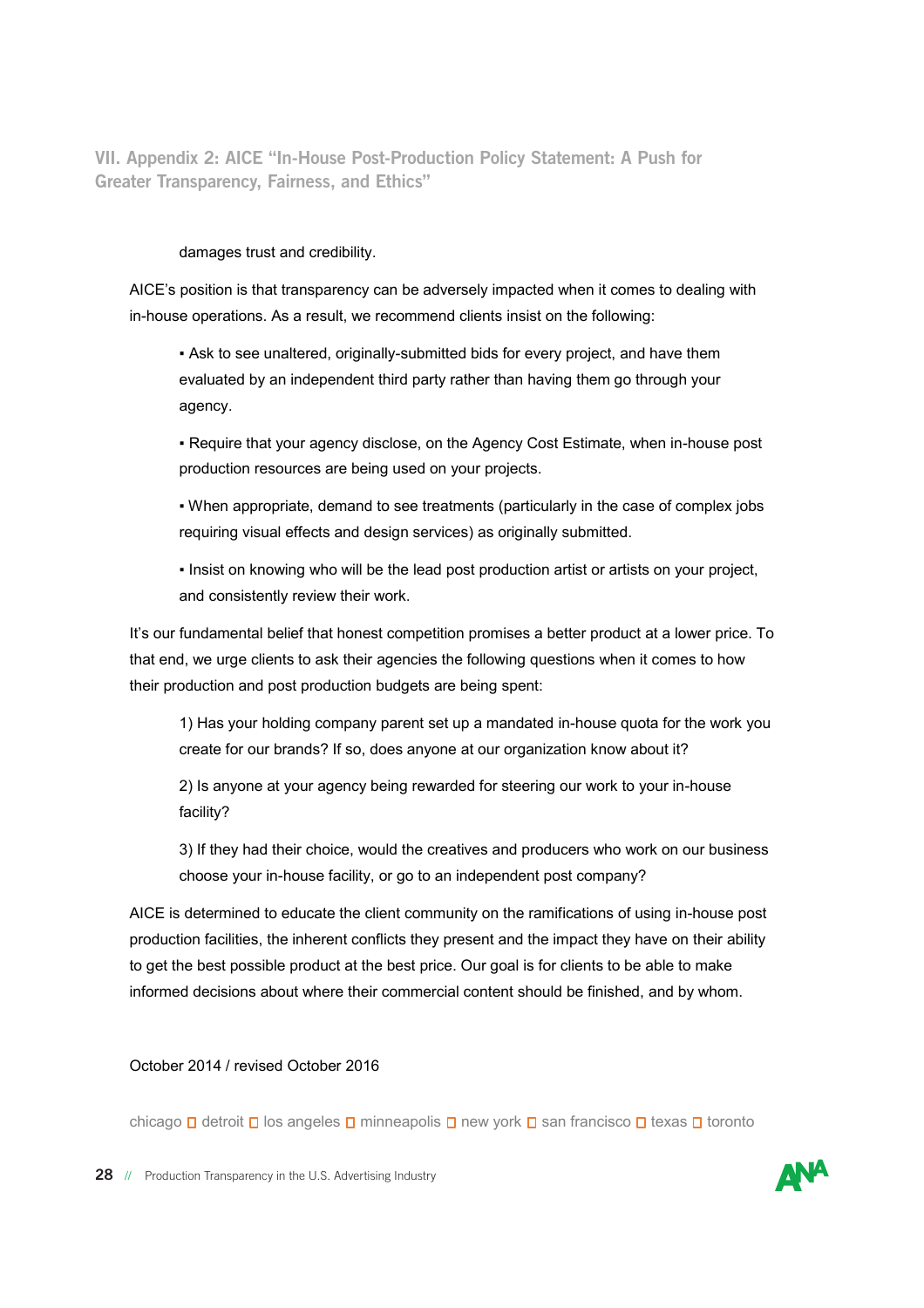#### VII. Appendix 3: Production-Related Recommendations for Creative Agency Agreements

Please note that Reed Smith has drafted these recommendations as guidance rather than contract provisions because every agency agreement is different. Contract provisions can be easily drafted from this guidance. Advertisers are encouraged to consult qualified legal counsel when drafting actual contracts.

- Advertisers that produce a significant amount of content should consider adding production guidelines as an exhibit to the creative agency agreement. It should go into detail about the Advertiser's production requirements, including, but not limited to:
	- o Roles and responsibilities in the production process for the Agency and the Advertiser and any producers, production consultants, etc. who may be assigned to a production. The document should also include specific procedures for securing and approving bids.
	- o Overview of the production planning and bidding process
	- o Policies relating to production travel and expenses, including the submission process for reimbursement
	- o Polices relating to the use of preferred suppliers, if any
- The creative agency agreement with the Agency should:
	- o Identify what (if any) production costs may be marked up by the Agency and anyone else associated with the production. This should include the formula for markup and whether there are any exclusions (e.g., insurance, talent agent commissions, internal agency production services).
	- o Identify whether the Agency is entering into production contracts as an agent or as principal.
	- o Indicate when/if triple-bidding is required. Require any bid policy deviation to be authorized by the Advertiser in writing pursuant to a bid waiver form. The Agency and the Advertiser (and the Advertiser's production consultant, if applicable) should mutually agree upon all bidding specs and the bidding schedule before the production job is presented to any bidders. All bidders should receive the same specs.
- In the event that the Agency submits a bid from an Agency Affiliate or another third party in which the Agency has a direct or indirect financial interest, the Agency should prominently identify on the first page of the Agency bid that the bidder is an Agency Affiliate or party in which the Agency has a financial interest.
- Bid requests should require that all bidders:
	- o Submit a statement as part of their bid acknowledging that they have participated in an open and fair bidding process and that they are not aware of any illicit bidding behavior.

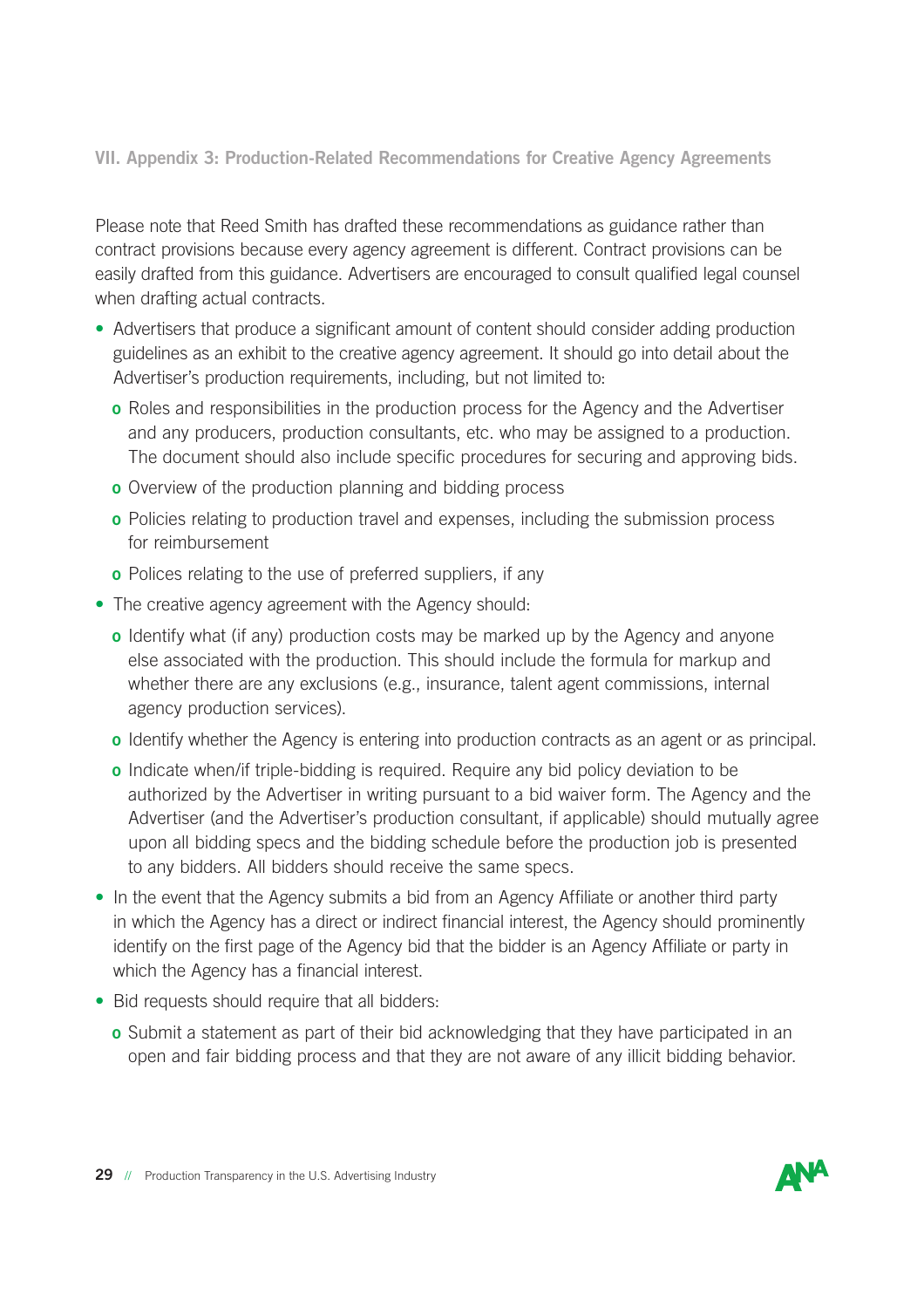#### VII. Appendix 3: Production-Related Recommendations for Creative Agency Agreements

- o Acknowledge that complementary bidding may be viewed as a per se violation of the U.S. antitrust laws. For more information, bidders should be directed to: https://www.justice.gov/ atr/price-fixing-bid-rigging-and-market-allocation-schemes.
- o Submit all bids to the Agency with a copy to the Advertiser or its designees on all submissions (including any post-submission negotiations/correspondence).
- The Agency should identify in writing to the Advertiser whether a production will take place in a state which offers production tax incentives. The Advertiser should encourage the Agency to look for such opportunities and regularly consider them in fielding bids. The Advertiser should work in connection with the Agency and the applicable producer to conduct the production in such a manner as to ensure that the anticipated tax incentives can be earned for the benefit of the Advertiser. The Agency should ensure that all agreements with third parties require such parties to pass back to the Advertiser any tax incentives received, unless otherwise agreed in writing by the Advertiser.
- Any agreement with an Agency should provide that the Agency and its Affiliates should at no time receive or retain (without disclosure to the Advertiser in writing), either inside the United States or outside the United States, any Rebates or Incentives from third parties. Any Rebates or Incentives received should be passed back to Advertiser within thirty (30) days of receipt and should be clearly documented to the Advertiser. To the extent that Rebates and Incentives received by the Agency or an Agency Affiliate are based on spending from multiple clients, the Advertiser should receive its proportional share of such Rebates and Incentives. "Rebates and Incentives" should be defined as all third-party payments (including cash rebates or other incentives); volume discounts; or other items of value received by Agency or Agency Affiliates, in whole or in part, as a result of the Advertiser's spending with the Agency or Agency Affiliates.
- The agreement between the Agency and the Advertiser should state that it is the mutual intent of the parties that all transactions entered into on the Advertiser's behalf by the Agency and Agency Affiliates, the flow of the Advertiser's funds entrusted to the Agency, and any Rebates and Incentives received by the Agency and Agency Affiliates will be transparent and fully disclosed to the Advertiser.
- The Agency should be required at all times to act in the best interests of the Advertiser when negotiating and entering into third-party agreements, including any agreements with Agency Affiliates and third parties in which the Agency or its Affiliates have a financial interest.
- With respect to the Advertiser's audit rights, the Advertiser's rights should include the right to audit any and all documentation reasonably required to validate the costs incurred by Advertiser and the proper allocation of Rebates and Incentives.